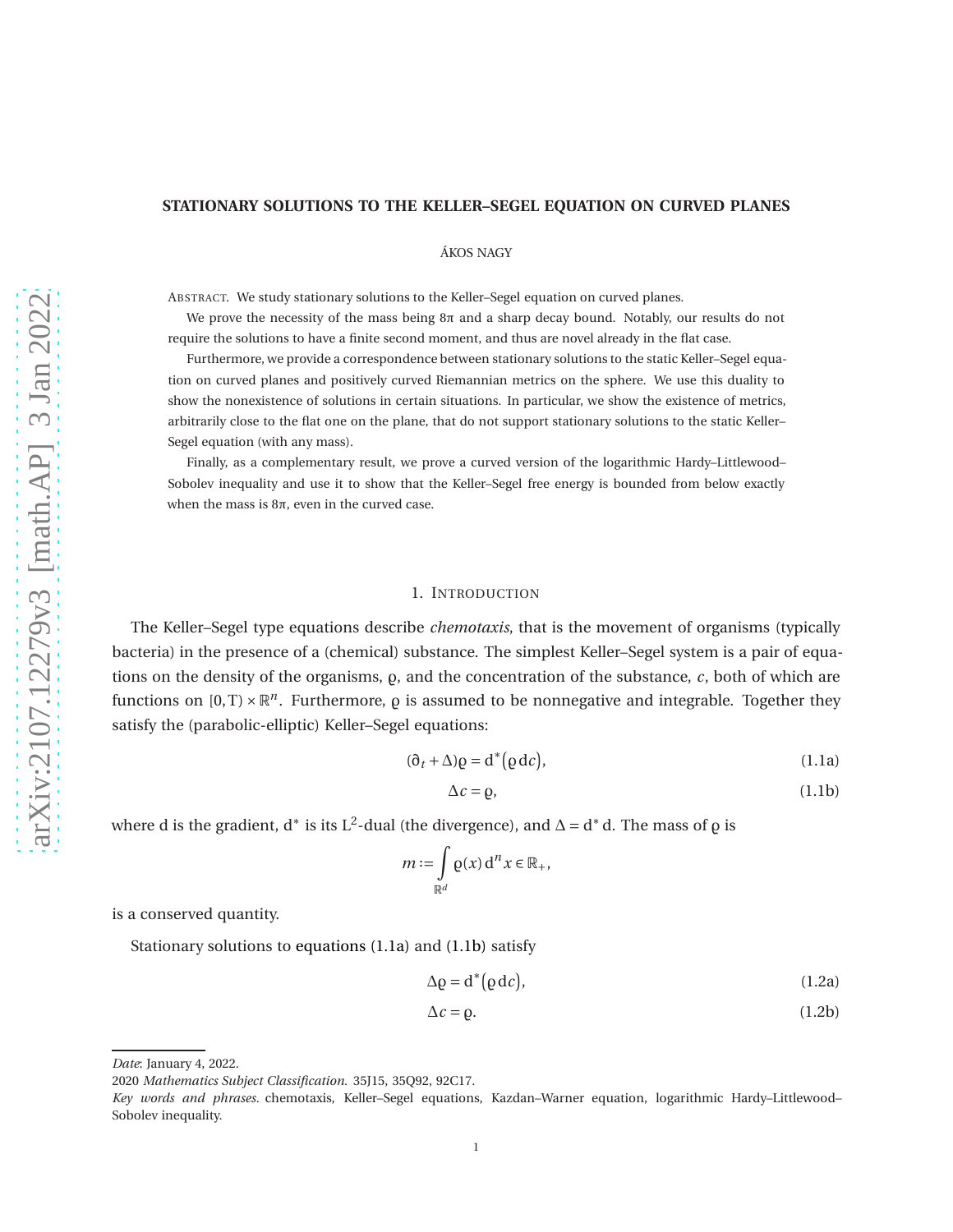There is some ambiguity in the choice of *c* in [equations \(1.2a\)](#page-0-2) and [\(1.2b\),](#page-0-3) and the standard choice is to use the Green's function of the Laplacian to eliminate *c* and [equation \(1.2b\)](#page-0-3) via

$$
c_{\varrho}(x) := -\frac{1}{2\pi} \int_{\mathbb{R}^2} \ln(|x - y|) \varrho(y) d^2 y,
$$

and use the single equation

<span id="page-1-0"></span>
$$
\Delta \varrho = d^*(\varrho \, d c_\varrho). \tag{1.3}
$$

There is a well-known family of solutions to [equation \(1.3\):](#page-1-0) Let  $\lambda \in \mathbb{R}_+$  and  $x_\star \in \mathbb{R}^2$  be arbitrary, and define

<span id="page-1-2"></span>
$$
\varrho_{\lambda,x_{\star}} := \frac{8\lambda^2}{\left(\lambda^2 + |x - x_{\star}|^2\right)^2}.
$$
\n(1.4)

Then  $\varrho_{\lambda,x_{\star}}$  is a solution to [equation \(1.3\)](#page-1-0) with  $m = 8\pi$ .

When the metric is the standard, euclidean metric on  $\mathbb{R}^2$ , the literature of [equations \(1.1a\)](#page-0-0) and [\(1.1b\)](#page-0-1) and [equation \(1.3\)](#page-1-0) is vast; the Reader may find good introductions in [\[2,](#page-14-0)[5,](#page-14-1)[6\]](#page-14-2). Very little is known about the curved case, that is, when the underlying space is not the (flat) plane. We remark here the work of [\[8\]](#page-14-3), where the authors considered [equations \(1.1a\)](#page-0-0) and [\(1.1b\)](#page-0-1) on the hyperbolic plane.

In this paper, we study the case when the metric is conformally equivalent to the flat metric and the conformal factor has the form  $e^{2\phi}$ , where  $\phi$  is smooth and compactly supported. Let us note that some of our results are novel already in the flat ( $\varphi = 0$ ) case. In particular, we prove that (under very mild hypotheses), solutions to [equation \(1.3\)](#page-1-0) have mass  $8\pi$ .

**Outline of the paper.** In [Section 2,](#page-1-1) we introduce the static Keller–Segel equation on the curved plane  $(\mathbb{R}^2, e^{2\phi}g_0)$ . In [Section 3,](#page-3-0) we prove in [Theorem 3.1](#page-3-1) that, under mild hypothesis of the growth of  $\rho$ , the static Keller–Segel equation can be reduced to a simpler equation (see in [equation \(2.3\)\)](#page-2-0). Furthermore, in [Corollary 3.4,](#page-5-0) we give sharp bounds on the decay rate of  $\rho$  and in [Theorem 3.7](#page-6-0) we show that a (nonzero) solution must have  $m = 8\pi$ . In [Section 4,](#page-8-0) we explore a connection between solutions to the (reduced) static Keller–Segel equation and Kazdan–Warner equation on the round sphere. As an application, we prove the nonexistence of solutions for certain conformal factors in [Theorem 4.2.](#page-9-0) Finally, in [Section 5.1,](#page-9-1) we prove the logarithmic Hardy–Littlewood–Sobolev for  $(\mathbb{R}^2,e^{2\phi}g_0)$  and in [Section 5.2,](#page-11-0) as an application, we show that, as in the flat case, the Keller–Segel free energy on  $(\mathbb{R}^2,e^{2\phi}g_0)$  is bounded from below only when *m* = 8π.

**Acknowledgment.** *I thank Michael Sigal for introducing me to the topic and for his initial guidance. I also thank the referee for their helpful recommendations.*

# 2. THE CURVED, STATIC KELLER–SEGEL EQUATION

<span id="page-1-1"></span>Let  $g_0$  be the standard metric on  $\mathbb{R}^2$ , let  $\varphi \in C_{\text{cpt}}^{\infty}(\mathbb{R}^2)$ , let  $g_{\varphi} := e^{2\varphi}g_0$ . Let  $L_k^p(\mathbb{R}^2, g_{\varphi})$  be Banach space of functions on  $\mathbb{R}^2$  that are  $L_k^p$  with respect to  $g_\phi$ . Note that the properties of being bounded in  $L_{1,\text{loc}}^2$  are independent of the chosen metric. Finally, let  $L^1_+(\mathbb{R}^2, g_\phi) \subseteq L^1(\mathbb{R}^2, g_\phi)$  be the space of almost everywhere positive functions.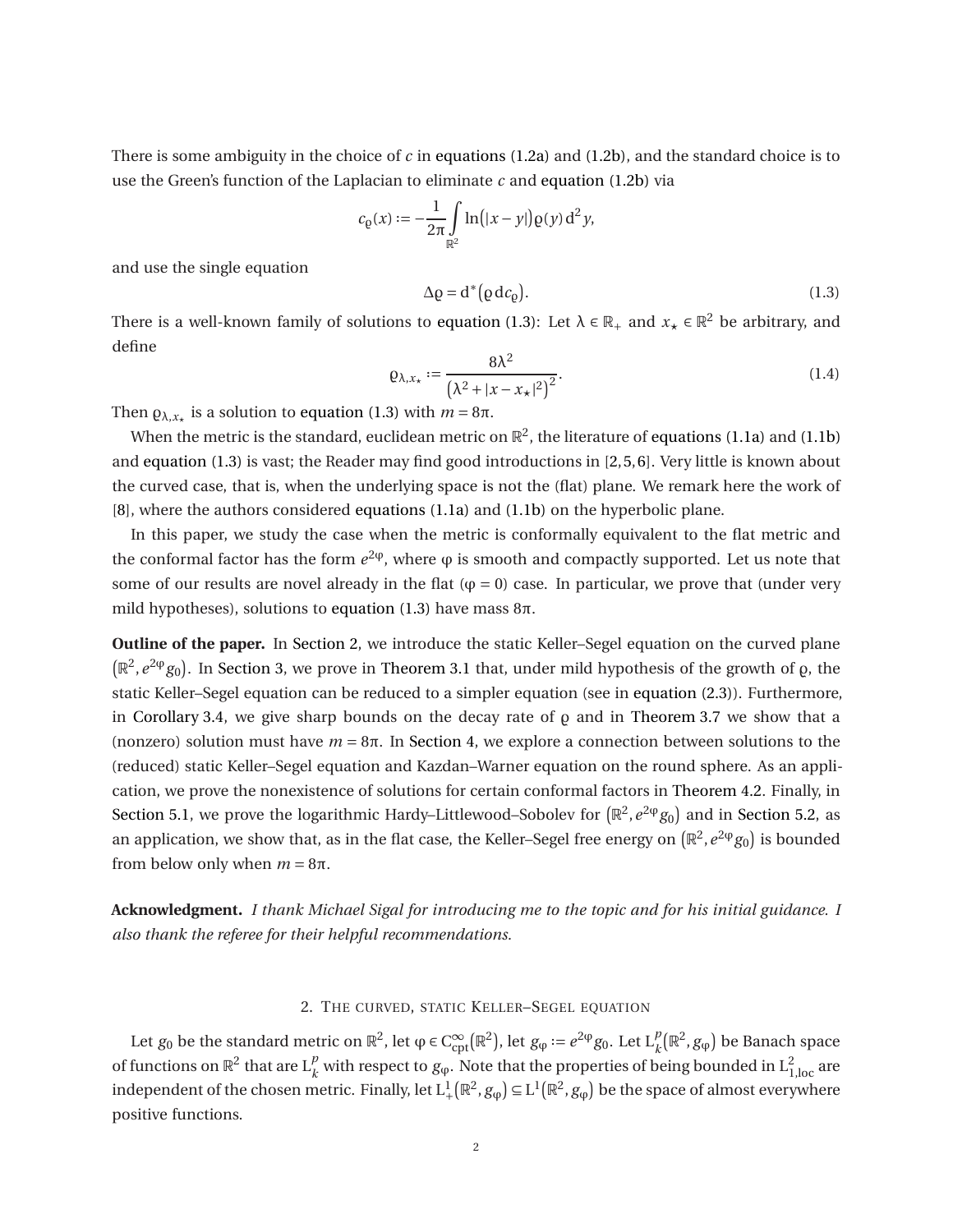The area form and the Laplacian behave under a conformal change via

$$
dA_{\varphi} = e^{2\varphi} dA_0 \quad \& \quad \Delta_{\varphi} = e^{-2\varphi} \Delta_0.
$$

Thus the Green's function is conformally invariant:

$$
G(x, y) = -\frac{1}{2\pi} \ln(|x - y|).
$$

For any  $\varrho \in L^1_+$  $^1_+(\mathbb{R}^2, g_\varphi)$ , let

<span id="page-2-3"></span>
$$
c_{\varphi,\varrho} := \int\limits_{\mathbb{R}^2} G(\cdot,y)\varrho(y) \, dA_{\varphi}(y),\tag{2.1}
$$

when the integral exists. Assume that the function  $\rho \in L^1_+$  $^{1}_{+}(\mathbb{R}^{2}, g_{\phi}) \cap L^{2}_{1,loc}$  is such that  $c_{\phi,\rho}$  is defined on  $\mathbb{R}^2$ . Then  $\varrho$  is a solution to the *static Keller–Segel equation* on  $(\mathbb{R}^2,g_\varphi)$  if it solves (the weak version of)

<span id="page-2-1"></span>
$$
\Delta_{\phi}\rho - d^*\big(\rho d c_{\phi,\rho}\big) = 0. \tag{2.2}
$$

In the next section we prove that, under mild hypotheses, [equation \(2.2\)](#page-2-1) is equivalent to the simpler

<span id="page-2-0"></span>
$$
d\big(\ln\big( \rho\big) - c_{\varphi, \varrho} \big) = 0. \tag{2.3}
$$

.

We call [equation \(2.3\)](#page-2-0) the *reduced, static Keller–Segel equation*.

In applications it is always assumed that  $\rho$  has finite mass. Furthermore, the minimal regularity needed for the weak version of [equation \(2.2\)](#page-2-1) is  $L^2_{1,\text{loc}}$  and the fact that  $c_{\varphi,\varrho}$  is defined. Finally, we impose the finiteness of the entropy:  $\varrho \ln(\varrho) \in L^1(\mathbb{R}^2, g_\varphi)$ . This is implied by, for example, the finiteness of the Keller–Segel free energy; cf [Section 5.2.](#page-11-0) With that in mind, we define the *(curved) Keller–Segel configuration space* as:

$$
\mathcal{C}_{\text{KS}}(m,\phi) := \left\{ \left. \varrho \in \mathrm{L}^1_+ \big( \mathbb{R}^2, g_{\phi} \big) \cap \mathrm{L}^2_{1,\text{loc}} \right| \, \begin{array}{l} \varrho \ln(\varrho) \in \mathrm{L}^1 \big( \mathbb{R}^2, g_{\phi} \big), \\ \| \varrho \|_{\mathrm{L}^1 \big( \mathbb{R}^2, g_{\phi} \big)} = m, \\ c_{\phi,\varrho} \text{ is defined everywhere.} \end{array} \right\}
$$

<span id="page-2-2"></span>Let  $r(x) := |x|$  be the euclidean radial function. First we prove a bound on  $c_{\varphi, \varrho}$ .

**Lemma 2.1.** *Let*  $\rho \in \mathcal{C}_{KS}(m,\varphi)$  *be a solution of the static Keller–Segel [equation](#page-2-1)* (2.2)*. Then the function*  $c_{\varphi,\varrho} + \frac{m}{4\pi} \ln(1+r^2)$  *is bounded.* 

*Proof.* As  $\Delta_{\phi}c_{\phi,\rho} \in L^1(B_1(0), g_{\phi})$ , it is enough to prove, without any loss of generality, the boundedness of  $c_{\varphi, \varrho} + \frac{m}{2\pi} \ln(r)$ , when  $r \ge 1$ .

Since  $c_{\varphi, \varrho}(0) = -\frac{1}{2\pi} \int_{\mathbb{R}^2} \varrho \ln(r) dA_{\varphi}$  is finite, we have that

$$
c_{\varphi,\varrho}(x) \le o(1) - \frac{1}{2\pi} \int_{B_{|x|/2}(x)} \ln(|x - y|) \varrho(y) dA_{\varphi}(y)
$$
  
\n
$$
\le o(1) - \frac{1}{2\pi} \ln(|x|) \int_{B_{|x|/2}(x)} \varrho dA_{\varphi}
$$
  
\n
$$
\le O(1) - \frac{m}{2\pi} \ln(|x|) + \frac{1}{2\pi} \int_{\mathbb{R}^2 - B_{|x|/2}(x)} \ln(r) \varrho dA_{\varphi}
$$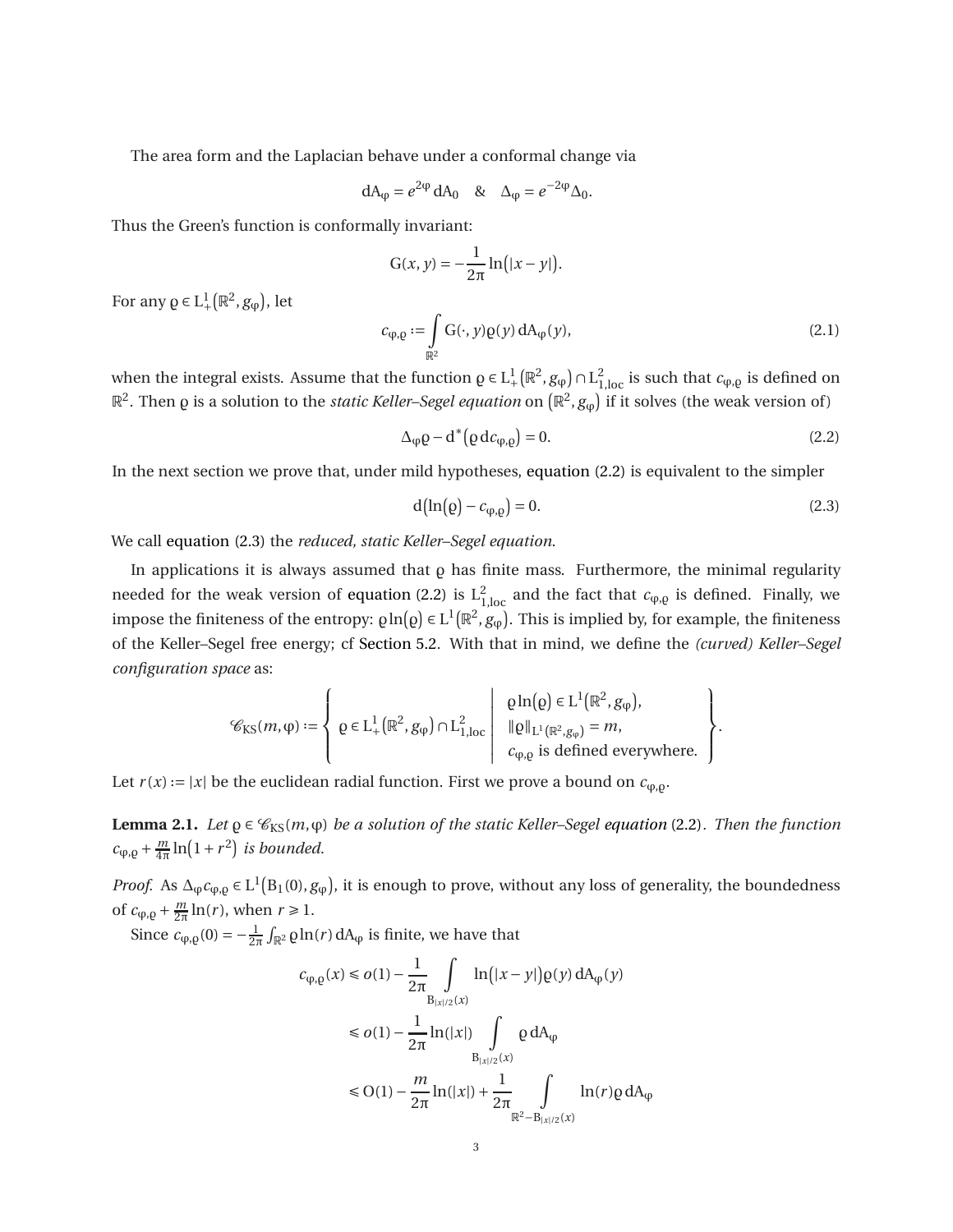$$
\leqslant \mathrm{O}(1)-\frac{m}{2\pi}\ln(|x|).
$$

This proves the upper bound.

In order to get the lower bound, let us use Jensen's inequality to get

$$
c_{\phi,\rho}(x) - c_{\phi,\rho}(0) = -\frac{m}{2\pi} \int_{\mathbb{R}^2} \ln\left(\frac{|x-y|}{|y|}\right) \frac{\rho(y) dA_{\phi}(y)}{m} \ge -\frac{m}{2\pi} \ln\left(\int_{\mathbb{R}^2} \frac{|x-y|}{|y|} \rho(y) dA_{\phi}(y)\right) + \frac{m}{2\pi} \ln(m).
$$

Since  $\rho \in L^2_{1,\text{loc}}$ , we get that there exists  $\delta > 0$ , such that for all  $p > 1$ ,  $\rho \in L^p(B_\delta(0))$ . We can assume that  $\delta \le 1$ . Since for all  $q \in [1,2)$ ,  $r^{-1} \in L^q(B_\delta(0))$  and  $\frac{|x-y|}{|y|} \le$  $\sqrt{|x|^2+\delta^2}$  $\frac{p^2+6^2}{\delta}$  on  $\mathbb{R}^2 - B_\delta(0)$ , we get that, for any  $p > 1$ , that

$$
\int_{\mathbb{R}^2} \frac{|x-y|}{|y|} \varrho(y) dA_{\varphi}(y) = \left(\int_{B_{\delta}(0)} + \int_{\mathbb{R}^2 - B_{\delta}(0)} \frac{|x-y|}{|y|} \varrho(y) dA_{\varphi}(y) \right) \le \left(e^{2\|\varphi\|_{L^{\infty}(B_{\delta}(0))}} \|\varrho\|_{L^p(B_{\delta}(0))} \|r^{-1}\|_{L^{\frac{p}{p-1}}(B_{\delta}(0))} + m\right) \frac{\sqrt{|x|^2 + \delta^2}}{\delta}.
$$

Thus, when  $r \geq 1$ , we get that

$$
c_{\phi,\varrho}+\frac{m}{2\pi}\ln(r)\geq C(\phi,\varrho),
$$

<span id="page-3-0"></span>which completes the proof.  $\Box$ 

### 3. REDUCTION OF ORDER AND THE NECESSITY OF  $m = 8\pi$

<span id="page-3-1"></span>**Theorem 3.1.** Let  $\rho \in \mathcal{C}_{KS}(m, \varphi)$  be a solution of the static Keller–Segel [equation](#page-2-1) (2.2). Furthermore as*sume the following bound: there exists a positive number* C*, such that on* R <sup>2</sup> <sup>−</sup>BC(0)*, we have*

<span id="page-3-2"></span>
$$
\rho \le Cr^{Cr^2}.\tag{3.1}
$$

*Then the reduced, static Keller–Segel [equation](#page-2-0)* (2.3) *holds, that is*  $d(ln(\rho) - c_{\phi, \rho}) = 0$ .

**Remark 3.2.** *If*  $\varrho \in L^{\infty}(\mathbb{R}^2)$ , then [condition](#page-3-2) (3.1) *is trivially satisfied with* C = max $\left(1,\|\varrho\|_{L^{\infty}(\mathbb{R}^2)}\right)$ ´ *. We conjecture that [condition](#page-3-2)* (3.1) *is not necessary in general for the conclusion [Theorem 3.1](#page-3-1) to hold.*

**Remark 3.3.** *A corollary of the reduced, static Keller–Segel [equation](#page-2-0)* (2.3) *is that the (nonreduced) static Keller–Segel [equation](#page-2-1)* (2.2) *is no longer nonlocal, as c*<sub>Q, $\phi$ </sub> *can be eliminated using*  $dc_{\phi,\rho} = d(ln(\rho)) = \frac{d\rho}{\rho}$ ̺ *, and get*

$$
d^*\big(\varrho\,dc_{\varphi,\varrho}\big)=-g_\varphi\big(d\varrho,d\mathcal{C}_{\varphi,\varrho}\big)+\varrho\Delta_\varphi\mathcal{C}_{\varphi,\varrho}=-g_\varphi\big(d\varrho,\frac{d\varrho}{\varrho}\big)+\varrho^2=-\frac{|\,d\varrho|^2_\varphi}{\varrho}+\varrho^2.
$$

*Thus the static Keller–Segel [equation](#page-2-1)* (2.2) *becomes*

$$
\Delta_{\phi}\varrho + \frac{|\,\mathrm{d}\varrho|^2_{\phi}}{\varrho} - \varrho^2 = 0.
$$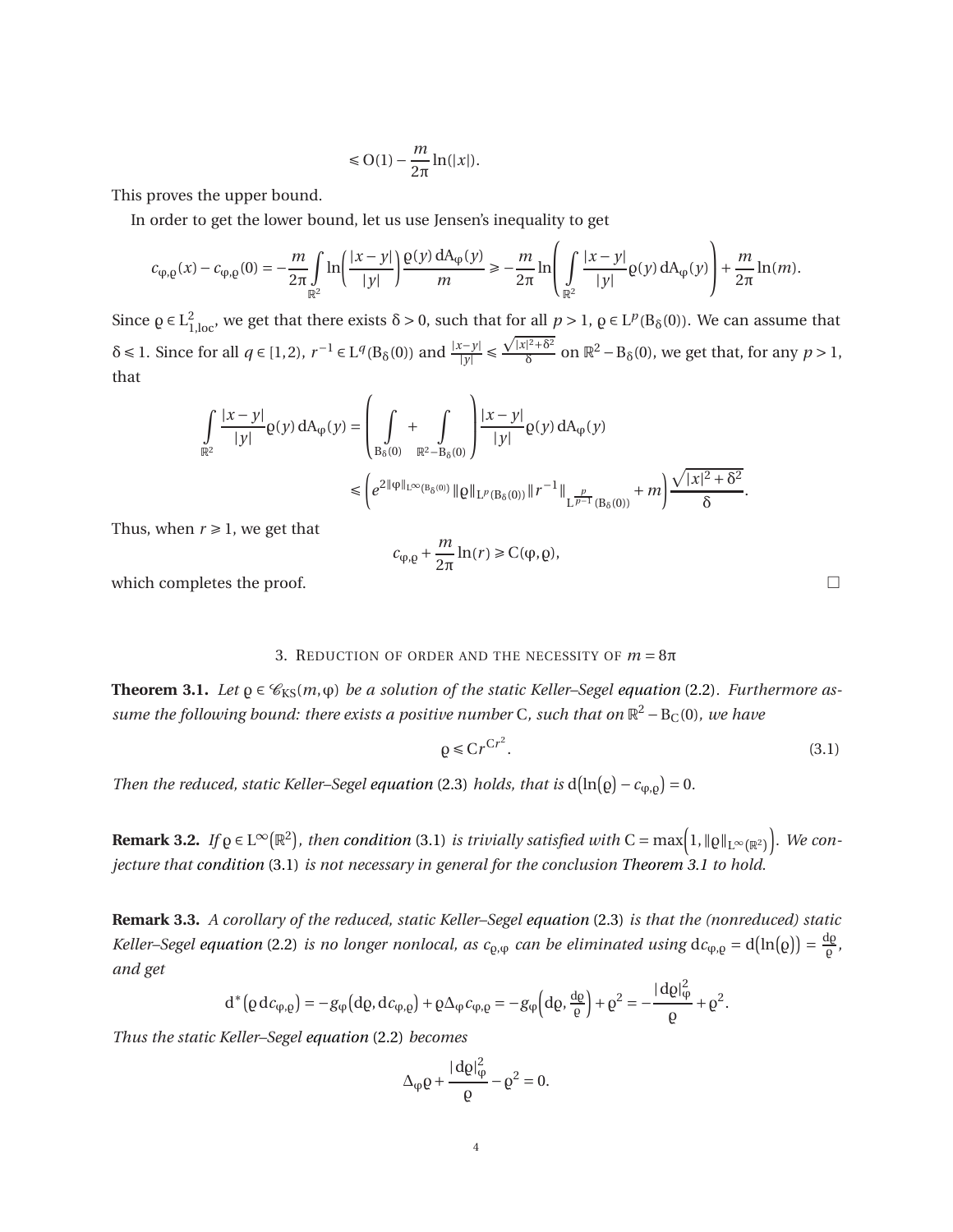*Proof of [Theorem 3.1.](#page-3-1)* Let  $f := \ln(\rho) - c_{\phi, \rho}$ . The static Keller–Segel [equation \(2.2\)](#page-2-1) implies that

$$
\forall R \in \mathbb{R}_+ : \forall \varphi \in L^2_{1,0}\big(B_R(0),g_\phi\big): \quad \int\limits_{\mathbb{R}^2} \varrho g_0\big(d\varphi,df\big)\,dA_0 = 0.
$$

We now apply an Agmon-trick type argument: Let  $\chi$  be a smooth and compactly supported function. Then, using  $\phi = f\chi^2$  in the second row, we get

$$
\int_{\mathbb{R}^2} \rho |d(\chi f)|^2 dA_0 = \int_{\mathbb{R}^2} \rho |d\chi|^2 f^2 dA_0 + 2 \int_{\mathbb{R}^2} \rho f \chi g_0(d\chi, df) dA_0 + \int_{\mathbb{R}^2} \rho \chi^2 |df|^2 dA_0
$$
  
\n
$$
= \int_{\mathbb{R}^2} \rho |d\chi|^2 f^2 dA_0 + \int_{\mathbb{R}^2} \rho g_0(d(f\chi^2), \rho df) dA_0 - \int_{\mathbb{R}^2} \rho \chi^2 |df|^2 dA_0 + \int_{\mathbb{R}^2} \rho \chi^2 |df|^2 dA_0
$$
  
\n
$$
= \int_{\mathbb{R}^2} \rho |d\chi|^2 f^2 dA_0.
$$

Now for each R  $\gg$  1, let  $\chi = \chi_R$  be a smooth cut-off function that is 1 on B<sub>R</sub>(0), vanishes on  $\mathbb{R}^2 - B_{2R}(0)$ , and (for some  $K \in \mathbb{R}_+$ )  $|d\chi_R| = \frac{K}{R}$ . Let  $A_R = B_{2R}(0) - B_R(0)$ . Then we get that

$$
\int\limits_{\mathbb{R}^2}\varrho|\,df|^2\,dA_0\leqslant \liminf\limits_{R\to\infty}\int\limits_{\mathbb{R}^2}\varrho\big|d\big(\chi_Rf\big)\big|^2\,dA_0=\liminf\limits_{R\to\infty}\int\limits_{\mathbb{R}^2}\varrho\big|d\chi_R\big|^2f^2\,dA_0\leqslant \liminf\limits_{R\to\infty}\frac{K^2}{R^2}\int\limits_{A_R}\varrho f^2\,dA_0.
$$

To complete the proof, we show now that the last limit inferior is zero. Since

$$
\int\limits_{A_{R}}\varrho f^{2}\,dA_{0}\leqslant \left(\sqrt{\int\limits_{A_{R}}\varrho\ln\!\left(\varrho\right)^{2}dA_{0}}+\sqrt{\int\limits_{A_{R}}\varrho c_{\phi,\varrho}^{2}\,dA_{0}}\right)^{2},
$$

it is enough to show that both terms under the square roots are  $o(R^2)$ , at least for some divergent sequence of radii. This is immediate for the second term by [Lemma 2.1.](#page-2-2) To bound the first term, let C be the constant from [condition \(3.1\)](#page-3-2) and break up  $A_R$  into 2 pieces:

$$
A_{R,I} := \left\{ x \in A_R \middle| \varrho(x) \le r(x)^{-Cr(x)^2} \right\},\,
$$
  

$$
A_{R,II} := \left\{ x \in A_R \middle| r(x)^{-Cr(x)^2} \le \varrho(x) \le r(x)^{Cr(x)^2} \right\}.
$$

By [condition \(3.1\),](#page-3-2)  $A_R = A_{R,I} \cup A_{R,II}$ . Let is first inspect

$$
0 \leq \int\limits_{{A_{R,I}}} {\varrho \ln ({\varrho })^2}\,d{A_0} \leqslant C{{\left( {2R} \right)}^{ - C\left( {2R} \right)^2}}\ln \Bigl( {C{{\left( {2R} \right)}^{ - C\left( {2R} \right)^2}}} \Bigr)^2}{\rm{Area}}{{\left( {{A_{R,I}},{g_0}} \right)}} = o\bigl( {{R^2}} \bigr).
$$

Finally, note that on  $A_{R,II}$ , we have  $\left|ln(\varrho)\right| = O(R^2 ln(R))$ . Thus, for  $R \gg 1$ , we have

$$
0\leqslant \int\limits_{A_{R,\mathrm{II}}} \varrho \ln\!\big(\varrho\big)^2\,\mathrm{dA}_0 \leqslant \|\ln\!\big(\varrho\big)\|_{L^\infty(A_{R,\mathrm{II}})}\int\limits_{A_{R,\mathrm{II}}} \varrho\big|\ln\!\big(\varrho\big)\big|\,\mathrm{dA}_0 \leqslant 8CR^2\ln(R)\int\limits_{A_{R,\mathrm{II}}} \varrho\big|\ln\!\big(\varrho\big)\big|\,\mathrm{dA}_0.
$$

Now let  $R_k := 2^k$ , and then

$$
0 \leq \frac{1}{R_{k}^2} \int\limits_{A_{R_k,\mathrm{II}}} \varrho \ln(\varrho)^2 \, \mathrm{d}A_0 \leq 8C \ln(2) k \int\limits_{A_{R_k,\mathrm{II}}} \varrho \left| \ln(\varrho) \right| \mathrm{d}A_0.
$$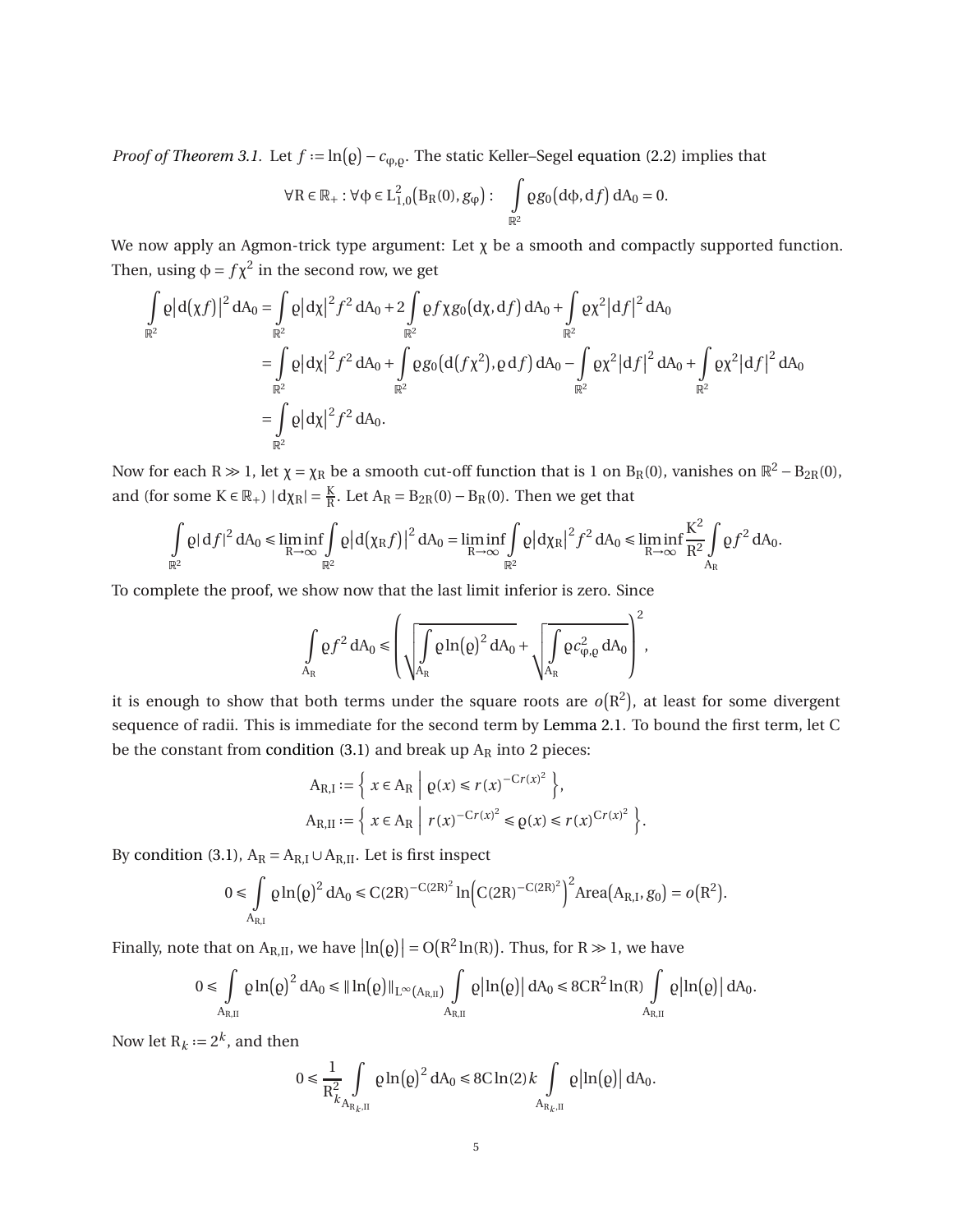Since  $\varrho \ln(\varrho) \in L^1(\mathbb{R}^2, g_0)$  we have that

$$
\liminf_{k \to \infty} \left( k \int\limits_{A_{R_k,II}} \rho \left| \ln(\rho) \right| dA_0 \right) = 0,
$$

and thus

$$
0 \leq \int\limits_{\mathbb{R}^2} \varrho \big| \mathrm{d} f \big|^2 \, \mathrm{d} A_0 \leq \liminf\limits_{k \to \infty} \frac{K^2}{R^2_{k} \int\limits_{A_{R_k}}} \varrho f^2 \, \mathrm{d} A_0 = 0,
$$

and hence

$$
\int_{\mathbb{R}^2} \varrho \big| df \big|^2 dA_0 = 0,
$$

<span id="page-5-0"></span>which implies [equation \(2.3\),](#page-2-0) and thus completes the proof.  $\Box$ 

**Corollary 3.4.** *If*  $\rho \in \mathcal{C}_{KS}$  *is a solution of the static Keller–Segel [equation](#page-2-1)* (2.2) *and satisfies [condition](#page-3-2)* (3.1), *then there is a number*  $K = K(\varphi, \rho) \geq 1$ *, such that* 

<span id="page-5-1"></span>
$$
K \ge \varrho \left( 1 + r^2 \right)^{\frac{m}{4\pi}} \ge K^{-1}.
$$
\n(3.2)

*In particular,*  $\rho \sim r^{-\frac{m}{2\pi}}$  *and*  $m > 4\pi$ *.* 

*Proof.* We have

$$
\ln\left(\varrho\left(1+r^2\right)^{\frac{m}{4\pi}}\right) = \ln\left(\varrho\right) + \frac{m}{4\pi}\ln\left(1+r^2\right) = \underbrace{\ln\left(\varrho\right) - c_{\varphi,\varrho}}_{\text{constant by Theorem 3.1 bounded by Lemma 2.1}},
$$

which concludes the proof.  $\Box$ 

**Remark 3.5.** *[Theorem 3.1](#page-3-1) remains true (with the same proof) even when*  $g_{\varphi}$  *is replaced by any compactly supported, smooth perturbation of g*0*. However proving [Lemma 2.1](#page-2-2) becomes more complicated in that case, although conjecturally, that claim should still hold, and thus so should [Corollary 3.4.](#page-5-0)*

**Remark 3.6.** *Before stating our next theorem, let us recall a few facts, commonly used in literature of the Keller–Segel equations.*

*First of all, and to the best of our knowledge, the only known solutions in the flat case are the ones given in [equation](#page-1-2)* (1.4)*. Note that they all have mass* 8π*.*

*A complementary fact, supporting the conjecture that static solutions must have mass* 8π*, is the the following "Virial Theorem" that applies to the time-dependent equation as well: Assume that* ̺ *is a solution to the (time-dependent) Keller–Segel [equations](#page-0-0)* (1.1a) *and* [\(1.1b\)](#page-0-1)*, such that for all t in the domain of* ̺ *the following quantity is finite*

$$
W(t) := \int_{\mathbb{R}^2} |x|^2 \varrho(t, x) dA_0(x).
$$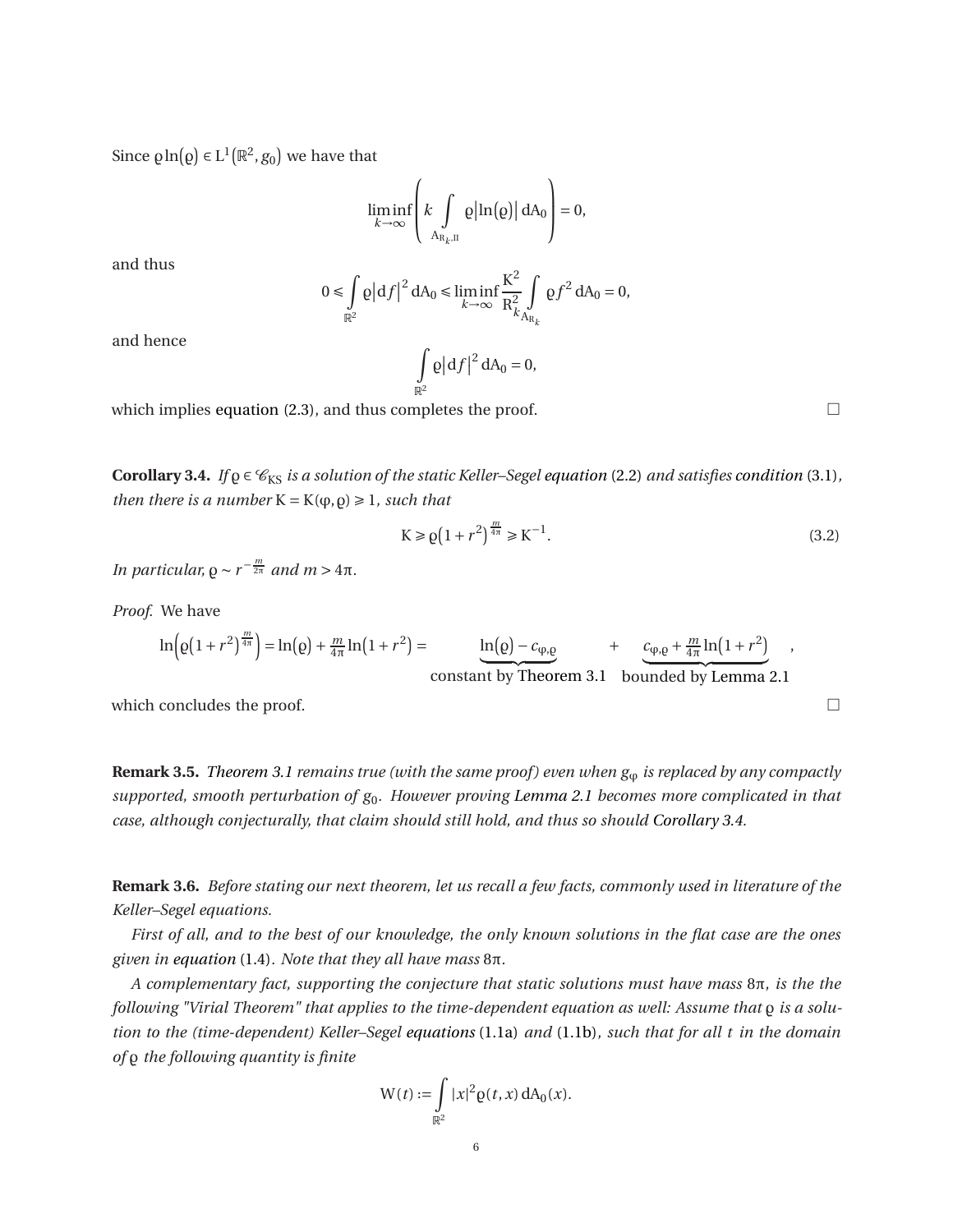*Then* W *satisfies the following equation (cf.* [\[2,](#page-14-0) Lemma 22] *for the proof ):*

$$
\dot{W}(t) = 4m - \frac{m}{2\pi}.
$$

*In particular, if* ̺ *is a (positive) solution to the static Keller–Segel [equation](#page-2-1)* (2.2) *with finite* W*, then*  $m = 8\pi$ . Note that for each  $Q_{\lambda,x_{\star}}$  *in [equation](#page-1-2)* (1.4)*, we get* W =  $\infty$ *, so the above two results are indeed complementary.*

<span id="page-6-0"></span>In the next theorem we prove that, under [condition \(3.1\),](#page-3-2) all (positive) solutions to the static Keller– Segel [equation \(2.2\)](#page-2-1) must have mass  $8π$ .

**Theorem 3.7.** *If*  $\varrho \in \mathcal{C}_{KS}$  *is a solution of the static Keller–Segel [equation](#page-2-1)* (2.2) *and satisfies [condition](#page-3-2)* (3.1), *then its mass is necessarily* 8π*.*

*Proof.* By [Corollary 3.4,](#page-5-0) we have that  $m > 4\pi$  and thus, for some  $\epsilon > 0$ , we have  $\rho = O(r^{-2-\epsilon})$ .

Let now  $v = (v_1, v_2)$  be a smooth, compactly supported vector field. Let us pair both sides of [equation \(2.3\)](#page-2-0) with  $-q\nu$ , integrate over  $\mathbb{R}^2$  with respect to  $dA_0$  and then integrate by parts in the first term to get

<span id="page-6-1"></span>
$$
\sum_{i=1}^{2} \left( \int_{\mathbb{R}^2} \varrho \big( \partial_i v_i + v_i \partial_i c_{\varphi, \varrho} \big) dA_0 \right) = 0.
$$
\n(3.3)

For any smooth, real function *f* , let

$$
v^f(x):=\big(2x_1e^{2\phi(x)}+\mathfrak{d}_1f,2x_2e^{2\phi(x)}+\mathfrak{d}_2f\big),
$$

and let  $\chi_R$  as in the proof of [Theorem 3.1.](#page-3-1) Let us assume that  $|df| \in L^2(\mathbb{R}^2, g_\phi)$ . Then for  $\nu = \chi_R \nu^f$ [equation \(3.3\)](#page-6-1) becomes

<span id="page-6-2"></span>
$$
0 = \sum_{i=1}^{2} \left( \int_{\mathbb{R}^{2}} \varrho \Big( \chi_{R} \partial_{i} v_{i}^{f} + \chi_{R} \varrho v_{i}^{f} \partial_{i} c_{\varphi, \varrho} + \partial_{i} \chi_{R} v_{i}^{f} \Big) dA_{0} \right)
$$
  
\n
$$
= \sum_{i=1}^{2} \left( \int_{\mathbb{R}^{2}} \chi_{R}(x) \varrho(x) \Big( 2e^{2\varphi(x)} + 4x_{i} \partial_{i} \varphi(x) e^{2\varphi(x)} + \partial_{i}^{2} f(x) + \Big( 2x_{i} e^{2\varphi(x)} + \partial_{i} f(x) \Big) \partial_{i} c_{\varphi, \varrho}(x) \Big) dA_{0}(x) \right)
$$
  
\n
$$
+ O \left( \int_{B_{2R}(0) - B_{R}(0)} |d\chi_{R}| \Big| v^{f} \Big| \varrho dA_{\varphi} \right)
$$
  
\n
$$
= 4 \int_{\mathbb{R}^{2}} \chi_{R} \varrho dA_{\varphi} + 2 \sum_{i=1}^{2} \int_{\mathbb{R}^{2}} \chi_{R}(x) \varrho(x) x_{i} \partial_{i} c_{\varphi, \varrho}(x) dA_{\varphi}(x) + \sum_{i=1}^{2} \left( \int_{\mathbb{R}^{2}} \chi_{R} \varrho \Big( 4r \partial_{r} \varphi - \Delta_{\varphi} f - g_{\varphi} \Big( df, dc_{\varphi, \varrho} \Big) \Big) dA_{0} \right)
$$
  
\n
$$
+ O \Big( R^{-1} \Big( R + \| df \|_{L^{2}(\mathbb{R}^{2}, g_{\varphi})} \Big) R^{-2-\epsilon} R^{2} \Big). \tag{3.4}
$$

As R  $\rightarrow \infty$  the last term goes to zero, by definition,  $\mathcal{I}_1(R) \rightarrow m$ . Using [equation \(2.1\),](#page-2-3) we get

$$
\mathcal{I}_2(R) = \sum_{i=1}^2 \int_{\mathbb{R}^2} \chi_R(x) x_i \partial_i c_{\varphi, \varrho}(x) dA_{\varphi}(x)
$$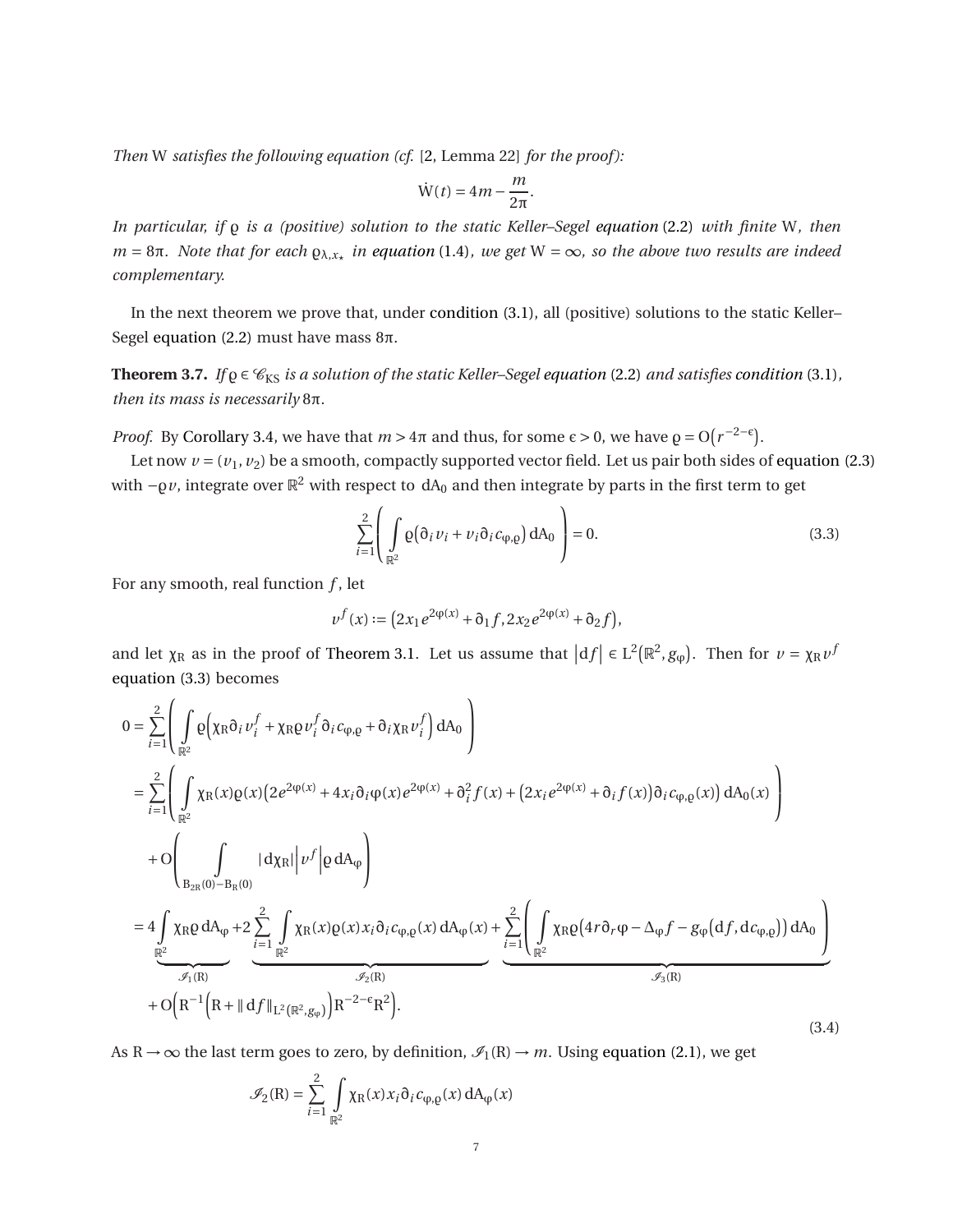$$
= -\frac{1}{2\pi} \sum_{i=1}^{2} \iint_{\mathbb{R}^{2} \times \mathbb{R}^{2}} \chi_{R}(x) \varrho(x) x_{i} \partial_{i} \ln(|x - y|) \varrho(y) dA_{\varphi}(y) dA_{\varphi}(x)
$$
  

$$
= -\frac{1}{2\pi} \sum_{i=1}^{2} \iint_{\mathbb{R}^{2} \times \mathbb{R}^{2}} \chi_{R}(x) \varrho(x) x_{i} \frac{x_{i} - y_{i}}{|x - y|^{2}} \varrho(y) dA_{\varphi}(y) dA_{\varphi}(x),
$$

thus

$$
\lim_{R \to \infty} \mathcal{I}_2(R) = -\frac{1}{2\pi} \sum_{i=1}^2 \iint_{\mathbb{R}^2 \times \mathbb{R}^2} \varrho(x) x_i \frac{x_i - y_i}{|x - y|^2} \varrho(y) dA_{\varphi}(y) dA_{\varphi}(x)
$$
  
\n
$$
= -\frac{1}{2\pi} \sum_{i=1}^2 \iint_{\mathbb{R}^2 \times \mathbb{R}^2} \varrho(x) \left( \frac{x_i - y_i}{2} + \frac{x_i + y_i}{2} \right) \frac{x_i - y_i}{|x - y|^2} \varrho(y) dA_{\varphi}(y) dA_{\varphi}(x)
$$
  
\n
$$
= -\frac{1}{4\pi} \iint_{\mathbb{R}^2 \times \mathbb{R}^2} \varrho(x) \varrho(y) dA_{\varphi}(y) dA_{\varphi}(x) + \frac{0}{\text{due to antisymmetry}}
$$
  
\n
$$
= -\frac{m^2}{4\pi}.
$$

Finally, if we can choose a smooth *f* so that

<span id="page-7-0"></span>
$$
\Delta_{\varphi} f + g_{\varphi} \left( \mathrm{d}f, \mathrm{d}c_{\varphi, \varrho} \right) = 4r \partial_r \varphi, \tag{3.5}
$$

and  $|df| \in L^2(\mathbb{R}^2, g_\phi)$ , then  $\mathcal{I}_3(R) = 0$ , for all R. For any smooth, compactly supported function  $\phi$ , let

$$
\|\varphi\|_{\phi,\varrho}:=\sqrt{\|\,d\varphi\|^2_{L^2\left(\mathbb{R}^2,g_\phi\right)}+\tfrac{1}{2}\|\sqrt{\varrho}\varphi\|^2_{L^2\left(\mathbb{R}^2,g_\phi\right)}},
$$

and let  $(\mathcal{H}_{\phi,\rho},\langle -|-\rangle_{\phi,\rho})$  the corresponding Hilbert space. Clearly  $\mathcal{H}_{\phi,\rho} \subseteq L^2_{1,\text{loc}}$ . The weak formulation of [equation \(3.5\)](#page-7-0) on  $\mathcal{H}_{\phi,\varrho}$  is

$$
\forall \varphi \in C_{cpt}^{\infty}(\mathbb{R}^2): \quad \langle d\varphi | df \rangle_{L^2(\mathbb{R}^2, g_{\phi})} + \int\limits_{\mathbb{R}^2} \varphi g_{\phi}(df, dc_{\phi,\varrho}) dA_{\phi} = \int\limits_{\mathbb{R}^2} \varphi r \partial_r \phi dA_{\phi}.
$$

Now if  $f = \phi \in C_{\text{cpt}}^{\infty}(\mathbb{R}^2)$ , then

$$
B(\phi, \phi) = \langle d\phi | d\phi \rangle_{L^2(\mathbb{R}^2, g_\phi)} + \int_{\mathbb{R}^2} \phi g_\phi (d\phi, dc_{\phi, \rho}) dA_\phi
$$
  
\n
$$
= || d\phi ||_{L^2(\mathbb{R}^2, g_\phi)}^2 + \frac{1}{2} \int_{\mathbb{R}^2} g_\phi (d\phi^2, dc_{\phi, \rho}) dA_\phi
$$
  
\n
$$
= || d\phi ||_{L^2(\mathbb{R}^2, g_\phi)}^2 + \frac{1}{2} \int_{\mathbb{R}^2} \phi^2 \Delta_\phi c_{\phi, \rho} dA_\phi
$$
  
\n
$$
= || d\phi ||_{L^2(\mathbb{R}^2, g_\phi)}^2 + \frac{1}{2} \int_{\mathbb{R}^2} \phi^2 \rho dA_\phi
$$
  
\n
$$
= || \phi ||_{\phi, \rho}^2,
$$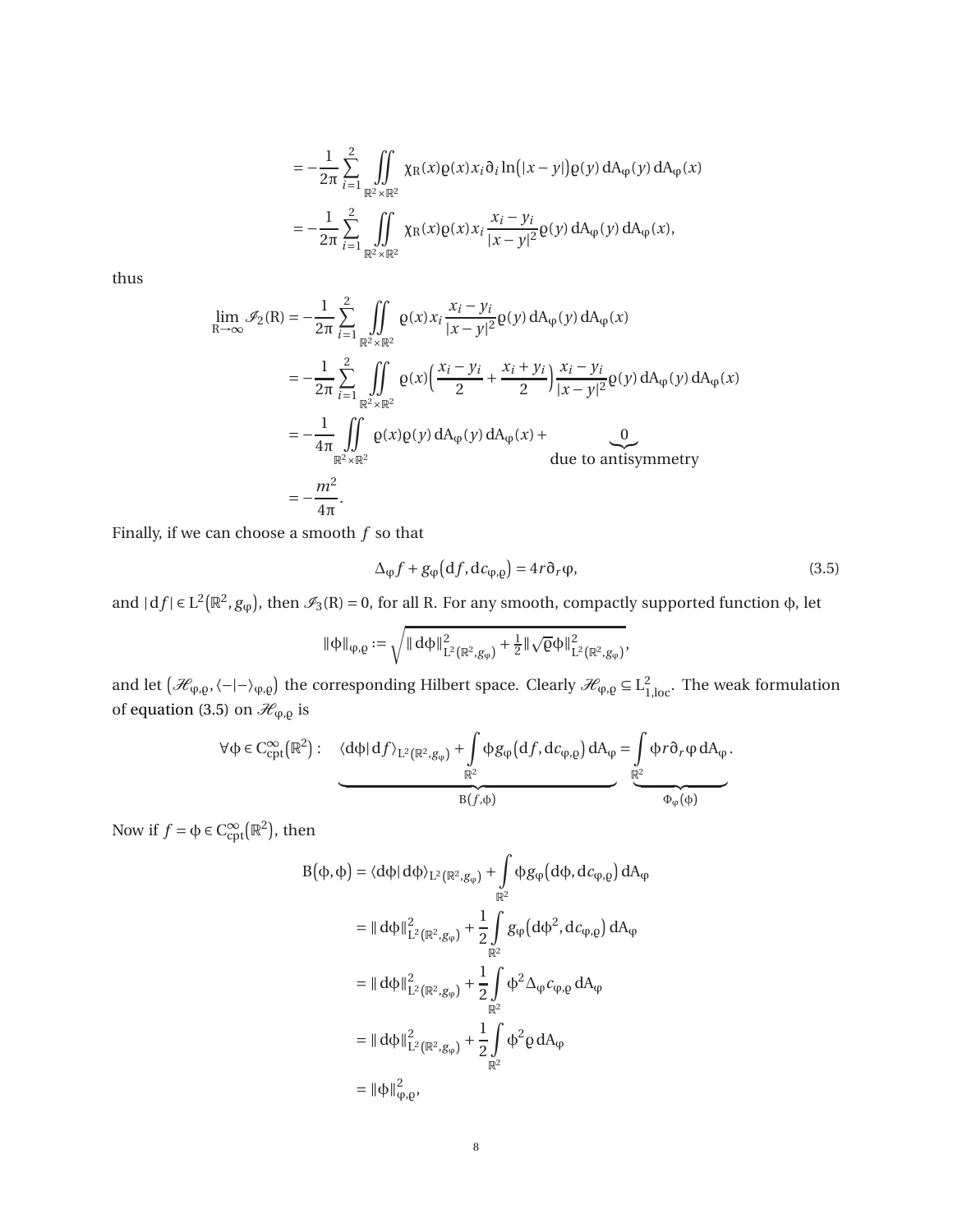and, using that  $\varphi$  has compact support and [inequality \(3.2\),](#page-5-1) we have

$$
\begin{aligned} \left| \Phi_{\phi}(\phi) \right| &= \int_{\mathbb{R}^2} \varphi r \partial_r \phi \, dA_{\phi} \\ &= \int_{\mathbb{R}^2} (\varphi \sqrt{\varrho}) \left( \frac{r \partial_r \phi}{\sqrt{\varrho}} \right) dA_{\phi} \\ &\leq \| \varphi \sqrt{\varrho} \|_{L^2(\mathbb{R}^2, g_{\phi})} \sqrt{\int_{\mathbb{R}^2} \frac{r^2 (\partial_r \phi)^2}{\varrho} \, dA_{\phi}} \\ &\leq K(\phi, \varrho) \| \varphi \|_{\phi, \varrho}. \end{aligned}
$$

Thus the conditions of the Lax–Milgram theorem are satisfied and hence there is a unique  $f \in \mathcal{H}_{\varphi, \rho}$ that solves [equation \(3.5\).](#page-7-0) By elliptic regularity, *f* is in fact smooth and by the definition  $\mathcal{H}_{\varphi,\varrho}$ ,  $|df| \in$  $L^2(\mathbb{R}^2, g_{\phi})$ . Hence [equation \(3.4\)](#page-6-2) becomes  $0 = 4m - \frac{m^2}{2\pi}$  $\frac{m^2}{2\pi}$ , which concludes the proof.

#### 4. CONNECTION TO THE CRITICAL KAZDAN–WARNER EQUATION ON THE ROUND SPHERE

<span id="page-8-0"></span>Let us assume that  $\rho \in \mathcal{C}_{KS}$  is a solution of the static Keller–Segel [equation \(2.2\)](#page-2-1) and satisfies [condition \(3.1\),](#page-3-2) and thus  $m = 8\pi$ . Fix  $\lambda \in \mathbb{R}_+$  and  $x_{\star} \in \mathbb{R}^2$ , and let  $\varrho_{\lambda,x_{\star}}$  as in [equation \(1.4\).](#page-1-2) Pick the unique stereographic projection  $p_{\lambda,x_*}: \mathbb{S}^2 - \{ \text{North pole } \} \to \mathbb{R}^2$ , so that  $g_{\mathbb{S}^2} := (p_{\lambda,x_*})^* \left( \frac{1}{2} \right)$  $\frac{1}{2}$  *Q*λ,*x*<sub>\*</sub> *g*<sub>0</sub>) is the round metric of unit radius. By [Corollary 3.4,](#page-5-0) the function  $\widetilde{u} := \frac{1}{2}$  $rac{1}{2}$ ln $\left(\frac{\rho}{\rho_{\lambda,\nu}}\right)$ ̺λ,*x*<sup>⋆</sup> is bounded on ℝ<sup>2</sup>. Let *u* :=  $\tilde{u} \circ p_{\lambda, x_{\star}}$  ∈ L<sup>∞</sup>(S<sup>2</sup>). Then (omitting obvious pullbacks and computations) we have

$$
\Delta_{\mathbb{S}^2} u = \frac{1}{\frac{1}{2} \rho_{\lambda, x_{\star}}} \Delta_0 \left( \frac{1}{2} \ln \left( \frac{\rho}{\rho_{\lambda, x_{\star}}} \right) \right)
$$
  
= 
$$
\frac{1}{\rho_{\lambda, x_{\star}}} \Delta_0 \left( \left( \ln(\rho) - c_{\phi, \rho} \right) + c_{\phi, \rho} + \ln(\rho_{\lambda, x_{\star}}) \right)
$$
  
= 
$$
\frac{1}{\rho_{\lambda, x_{\star}}} \left( 0 + e^{2\phi} \rho - \rho_{\lambda, x_{\star}} \right)
$$
  
= 
$$
e^{2\phi} e^{2u} - 1.
$$

Since  $\varphi$  is compactly supported, the pullback of  $e^{2\varphi}$  to  $\mathbb{S}^2$  via  $p_{\lambda,x_\star}$  extends smoothly over the North pole. Let us denote this extension by *h*. Then the equation on *u* becomes

<span id="page-8-1"></span>
$$
\Delta_{\mathbb{S}^2} u = h e^{2u} - 1. \tag{4.1}
$$

This is the equation of Kazdan and Warner, [\[7,](#page-14-4) Equation (1.3)], with  $k = 1$  (note that they use the opposite sign convention for the Laplacian). When  $\varphi$  vanishes identically, then  $u = 0$  is a solution, which corresponds to the well-known  $\rho = \rho_{\lambda,x_*}$  solution on the flat plane. More generally, given any  $\lambda \in \mathbb{R}_+$  and  $x_★ \in \mathbb{R}^2$  and any positive scalar curvature metric *g* on  $\mathbb{S}^2$ , one can construct a solutions to curved, static Keller-Segel [equation \(2.2\)](#page-2-1) as follows: by the uniformization theorem,  $g$  and  $g_{\mathbb{S}^2}$  are always conformally equivalent. Thus we have a function, *u*, that solves [equation \(4.1\)](#page-8-1) with *h* being the scalar curvature of *g* (pulled back under a diffeomorphism). Let now  $\tilde{u}$  and  $\tilde{h}$  be the pushforwards of *u* and *h*, respectively,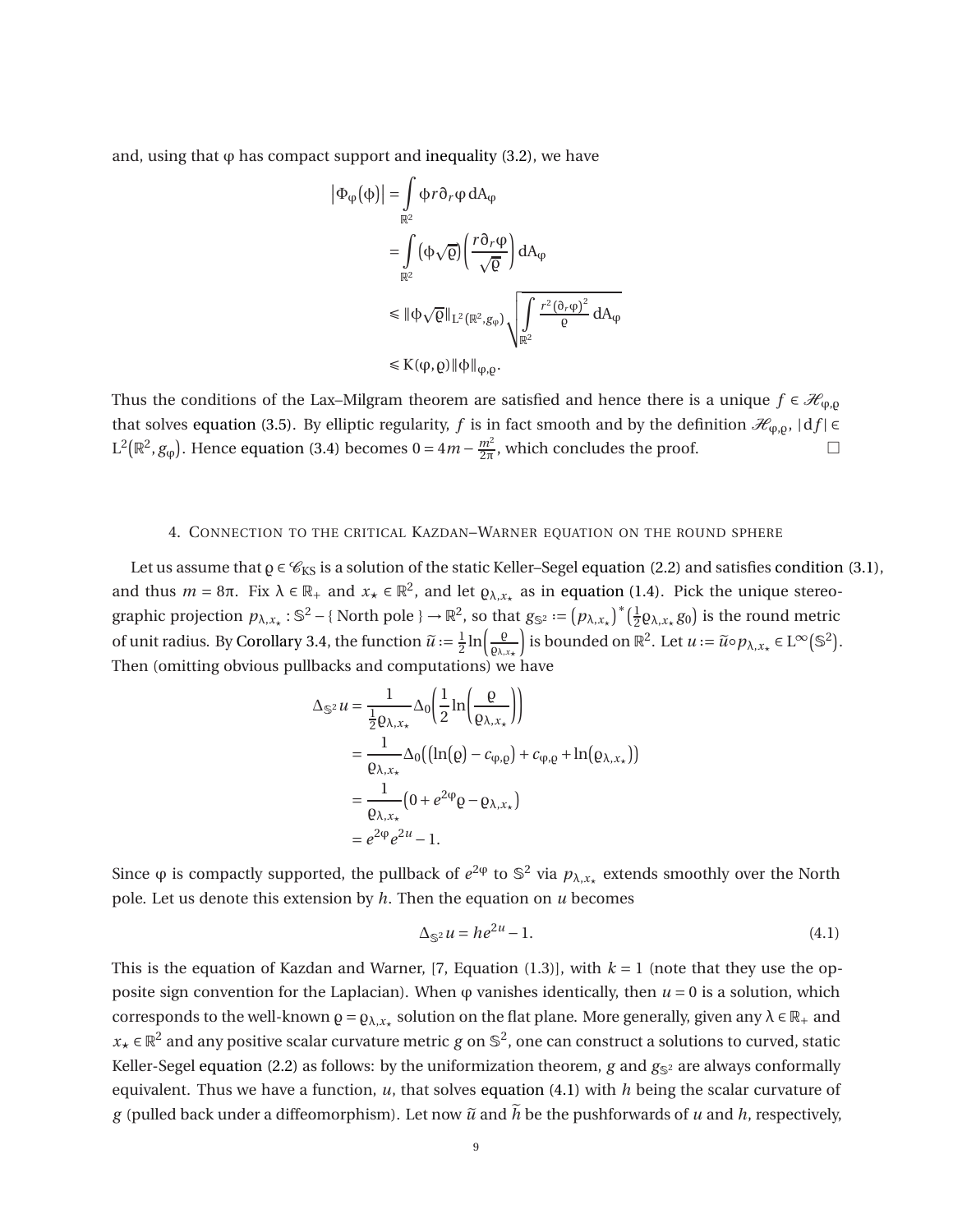to  $\mathbb{R}^2$  via  $p_{\lambda,x_*}$ , and let  $\varrho := \varrho_{\lambda,x_*} e^{2\tilde{u}}$ . Then  $\varrho$  solves the curved, static Keller-Segel [equation \(2.2\)](#page-2-1) with  $\varphi = \frac{1}{2}$  $\frac{1}{2}$ ln $(\tilde{h})$ .

**Remark 4.1.** *Using the reduced, static Keller–Segel [equation](#page-2-0)* (2.3) *also, equations similar to the Kazdan– Warner [equation](#page-8-1)* (4.1) *were studied in* [\[3,](#page-14-5) [9\]](#page-14-6)*. These equations however are still on the plane so the geometric interpretation above is lost.*

Unfortunately, [equation \(4.1\)](#page-8-1) is the critical version of the Kazdan–Warner equation in [\[7\]](#page-14-4). Thus we cannot, in general, assume solvability for an arbitrary *h*. In fact, Kazdan and Warner found a necessary conditions for the existence of solutions: For each spherical harmonic of degree one,  $u_1$ , by [\[7,](#page-14-4) Equation (8.10)], we have

<span id="page-9-2"></span>
$$
\int_{\mathbb{S}^2} g_{\mathbb{S}^2}(\mathrm{d}u_1, \mathrm{d}h) e^{2u} \omega_{\mathbb{S}^2} = 0, \tag{4.2}
$$

<span id="page-9-0"></span>where  $\omega_{\mathbb{S}^2}$  is the symplectic/area form of  $g_{\mathbb{S}^2}$ . We use [equation \(4.2\)](#page-9-2) to prove the following:

**Theorem 4.2.** *There exists*  $\varphi \in C_{\text{cpt}}^{\infty}(\mathbb{R}^2)$ *, arbitrarily close to the identically zero function, such that the static Keller–Segel [equation](#page-2-1)* (2.2) *has no solutions satisfying [condition](#page-3-2)* (3.1)*.*

*Proof.* Let us assume that  $\varphi$  is radial (with respect to  $x_{\star}$ ). Then *h* is only a function of the polar angle  $\theta \in \left(-\frac{\pi}{2}, \frac{\pi}{2}\right)$ , on  $\mathbb{S}^2$ . When  $u_1 = \sin(\theta)$ , then [equation \(4.2\)](#page-9-2) becomes

<span id="page-9-3"></span>
$$
\int_{\mathbb{S}^2} \cos(\theta)(\partial_\theta h) e^{2u} \omega_{\mathbb{S}^2} = 0.
$$
\n(4.3)

Since  $\partial_\theta h \sim e^{2\phi} \partial_r \phi$ , we get that if  $\phi$  is nonconstant and  $\partial_r \phi$  is either nonnegative or nonpositive, then [equation \(4.3\)](#page-9-3) cannot hold. This concludes the proof.

## 5. THE VARIATION ASPECTS OF THE KELLER–SEGEL THEORY ON CURVED PLANES

We end this paper with a complementary result to [Theorem 3.7,](#page-6-0) showing that the energy functional (formally) corresponding to the Keller–Segel flow in [equations \(1.1a\)](#page-0-0) and [\(1.1b\)](#page-0-1) is bounded from below only when  $m = 8\pi$ . In order to do that, we first prove a curved version of the logarithmic Hardy– Littlewood–Sobolev inequality.

# <span id="page-9-1"></span>5.1. **Curved logarithmic Hardy–Littlewood–Sobolev inequality and the Keller–Segel free energy.** Let  $\lambda \in \mathbb{R}_+$  and  $x_\star \in \mathbb{R}^2$ , and define

<span id="page-9-4"></span>
$$
\mu_{\lambda, x_{\star}}(x) := \frac{\lambda^2}{\pi(\lambda^2 + |x - x_{\star}|^2)^2}.
$$
\n(5.1)

Then  $\mu_{\lambda,x_{\star}}$  is everywhere positive,  $\int_{\mathbb{R}^2} \mu_{\lambda,x_{\star}} dA_0 = 1$ , and for any  $f \in C_{\text{cpt}}^{\infty}(\mathbb{R}^2)$ 

<span id="page-9-5"></span>
$$
\lim_{\lambda \to 0} \int_{\mathbb{R}^2} \mu_{\lambda, x_\star} f \, dA_0 = f(x_\star). \tag{5.2}
$$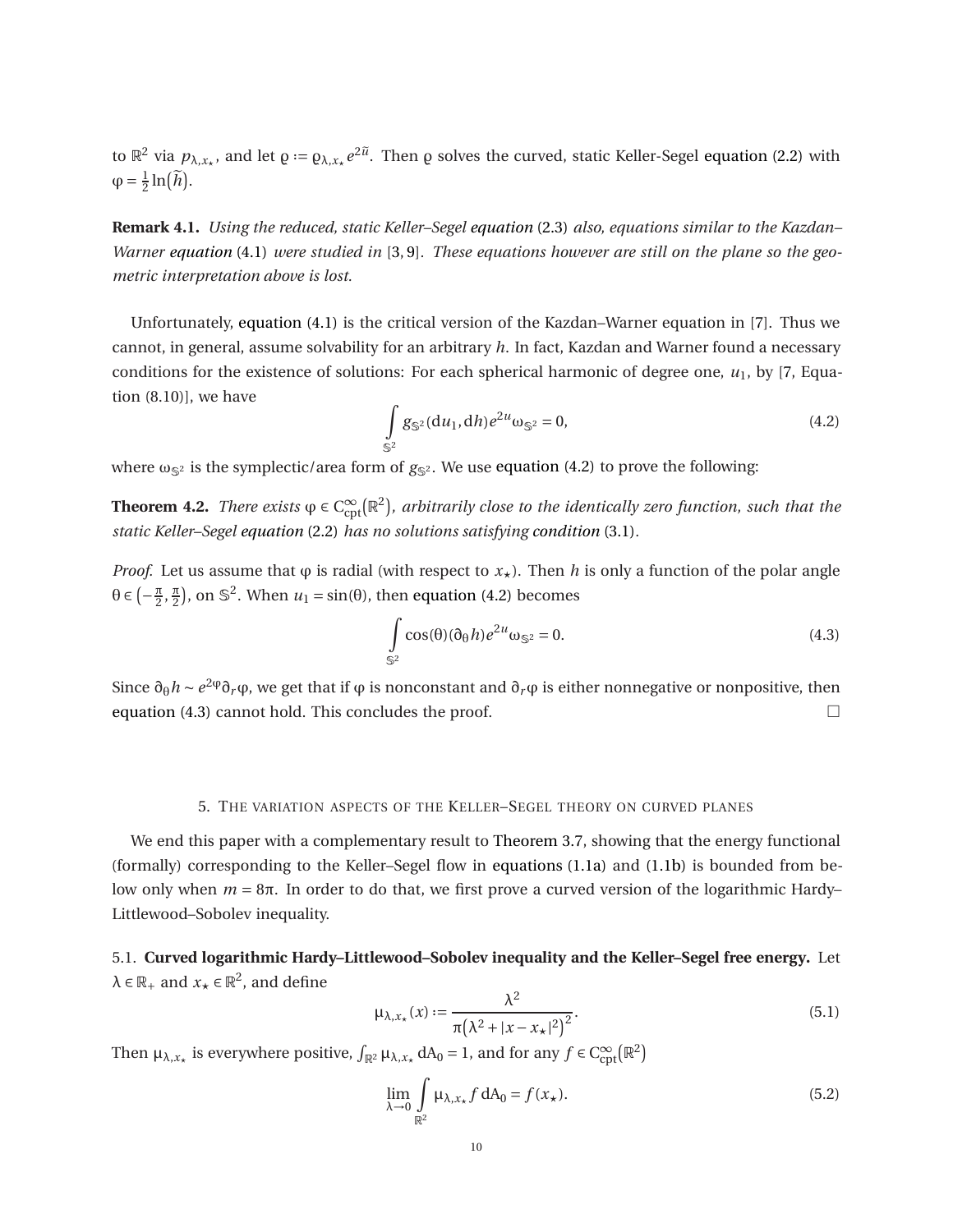The following identities about  $\mu_{\lambda, x_{\star}}$  are easy to verify:

$$
\int_{\mathbb{R}^2} m \mu_{\lambda, x_\star} \ln(m \mu_{\lambda, x_\star}) dA_0 = m \ln\left(\frac{m}{\pi e}\right) - 2m \ln(\lambda),\tag{5.3a}
$$

<span id="page-10-0"></span>
$$
\int_{\mathbb{R}^2} G(\cdot, y) \mu_{\lambda, x_\star}(y) dA_0(y) = \frac{1}{8\pi} \left( \ln(\mu_{\lambda, x_\star}) - 2\ln(\lambda) + \ln(\pi) \right),\tag{5.3b}
$$

$$
\iint_{\mathbb{R}^2 \times \mathbb{R}^2} \mu_{\lambda, x_{\star}}(x) G(x, y) \mu_{\lambda, x_{\star}}(y) dA_0(x) dA_0(y) = -\frac{1}{2\pi} \ln(\lambda) - \frac{1}{4\pi}.
$$
 (5.3c)

<span id="page-10-5"></span>Now we can state the *logarithmic Hardy–Littlewood–Sobolev inequality* on  $(\mathbb{R}^2,g_0)$ , which is a special case of [\[1,](#page-13-0) Theorem 2].

**Theorem 5.1.** *Let* ̺ *be an almost everywhere positive function on* R <sup>2</sup> *and assume that*

<span id="page-10-7"></span><span id="page-10-1"></span>
$$
\int_{\mathbb{R}^2} \rho \, dA_0 = m \in \mathbb{R}_+.
$$

*Then for all*  $\lambda \in \mathbb{R}_+$ *,*  $x_{\star} \in \mathbb{R}^2$ *, we have* 

<span id="page-10-2"></span>
$$
\int_{\mathbb{R}^2} \rho(x) \ln \left( \frac{\rho(x)}{m \mu_{\lambda, x_{\star}}(x)} \right) dA_0 \ge \frac{4\pi}{m} \iint_{\mathbb{R}^2 \times \mathbb{R}^2} (\rho(x) - m \mu_{\lambda, x_{\star}}(x)) G(x, y) (\rho(y) - m \mu_{\lambda, x_{\star}}(y)) dA_0(x) dA_0(y). \tag{5.4}
$$

*Moreover, equality holds exactly when*  $\varrho = m\mu_{\lambda, x_\star}$ .

*Idea of the proof:* Note that [equations \(5.3a\)](#page-10-0) and [\(5.3c\)](#page-10-1) imply that [inequality \(5.4\)](#page-10-2) is equivalent to

<span id="page-10-3"></span>
$$
\int_{\mathbb{R}^2} \rho(x) \ln(\rho(x)) dA_0 + \frac{2}{m} \iint_{\mathbb{R}^2 \times \mathbb{R}^2} \rho(x) \ln(|x - y|) \rho(y) dA_0(x) dA_0(y) + m(1 + \ln(\pi) - \ln(m)) \ge 0.
$$
 (5.5)

Now [inequality \(5.5\)](#page-10-3) is the  $n = 2$  and  $f = g$  case of [\[1,](#page-13-0) inequality (27)].

Let now  $g$  be *any* smooth Riemannian metric on  $\mathbb{R}^2$ , not necessarily conformally equivalent to  $g_0$ . There still exists a smooth function,  $\varphi$ , such that if the area form of *g* is  $dA_g$ , then

<span id="page-10-4"></span>
$$
dA_g = e^{2\varphi} dA_0. \tag{5.6}
$$

For the remainder of this section (but this section only), let  $\varphi$  be defined via [equation \(5.6\),](#page-10-4) and write, as before  $dA_{\varphi} := dA_g$ . When *g* is not conformally equivalent to *g*<sub>0</sub>, then *G* is no longer the Green's function for *g*. Now let  $\mu_{\lambda}^{\varphi}$  $\varphi_{\lambda, x_{\star}} := \mu_{\lambda, x_{\star}} e^{-2\phi}$ . Note that  $\int_{\mathbb{R}^2} \mu_{\lambda}^{\phi}$  $_{\lambda, x_{\star}}^{\varphi}$  dA<sub> $\varphi$ </sub> = 1.

The next lemma is a generalization of [Theorem 5.1.](#page-10-5)

**Lemma 5.2.** *Let* ̺ *be an almost everywhere positive function on* R <sup>2</sup> *and assume that*

$$
\int_{\mathbb{R}^2} \rho \, dA_\phi = m \in \mathbb{R}_+.
$$

*Then for all*  $\lambda \in \mathbb{R}_+$  *and*  $x_\star \in \mathbb{R}^2$ *, we have* 

<span id="page-10-6"></span>
$$
\int_{\mathbb{R}^2} \rho \ln \left( \frac{\rho}{m \mu_{\lambda, x_{\star}}^{\varphi}} \right) dA_{\varphi} \ge \frac{4\pi}{m} \iint_{\mathbb{R}^2 \times \mathbb{R}^2} \left( \rho(x) - m \mu_{\lambda, x_{\star}}^{\varphi}(x) \right) G(x, y) \left( \rho(y) - m \mu_{\lambda, x_{\star}}^{\varphi}(y) \right) dA_{\varphi}(x) dA_{\varphi}(y), \tag{5.7}
$$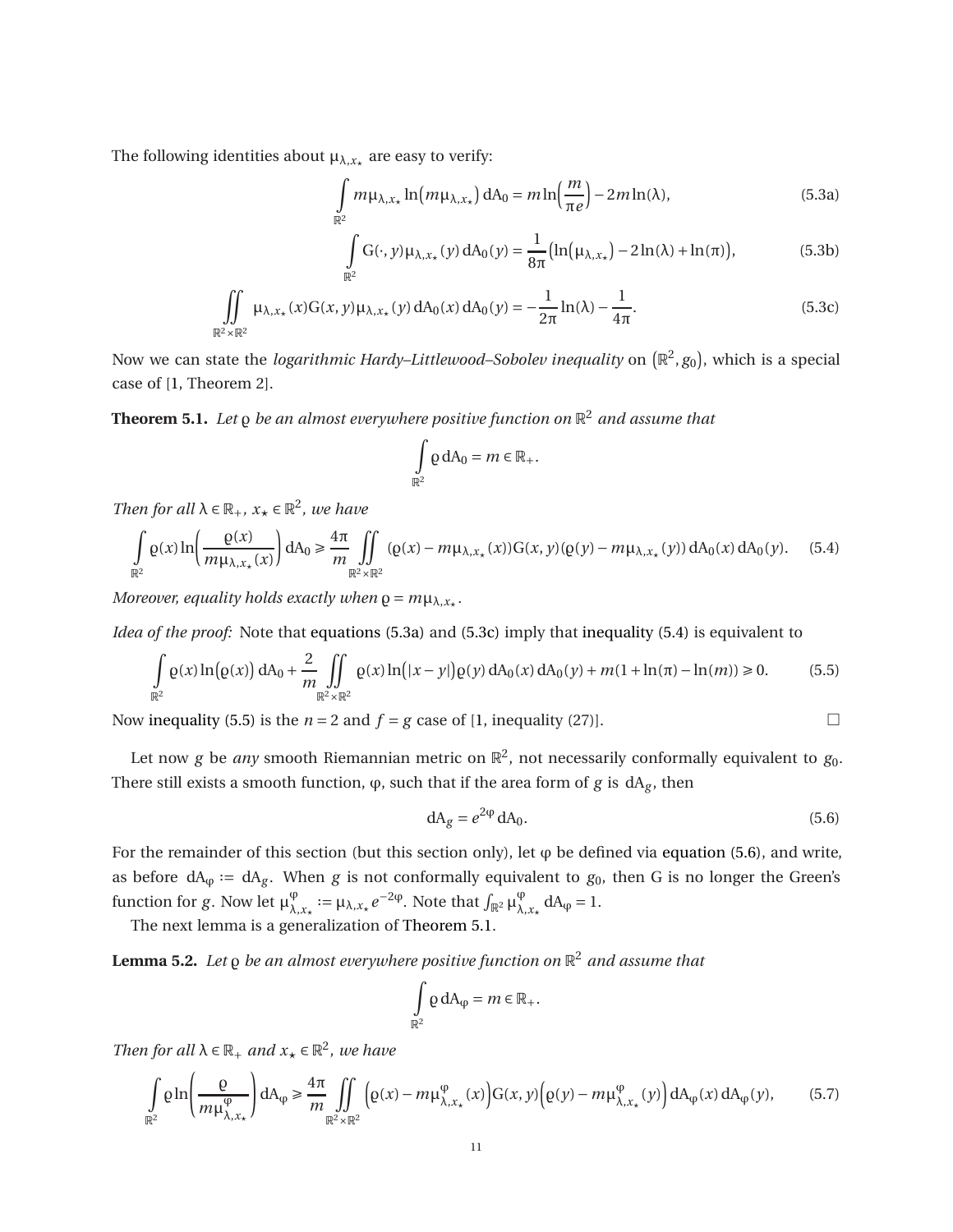and equality holds exactly when  $\varrho = m \mu_\lambda^\varphi$ λ,*x*<sup>⋆</sup> *.*

*Proof.* Let us first rewrite the left-hand side of [inequality \(5.7\):](#page-10-6)

<span id="page-11-1"></span>
$$
\int_{\mathbb{R}^2} \rho \ln \left( \frac{\rho}{m \mu_{\lambda, x_{\star}}^{\phi}} \right) dA_{\phi} = \int_{\mathbb{R}^2} \rho \ln \left( \frac{\rho}{m \mu e^{-2\phi}} \right) e^{2\phi} dA_0 = \int_{\mathbb{R}^2} (\rho e^{2\phi}) \ln \left( \frac{(\rho e^{2\phi})}{m \mu} \right) dA_0.
$$
 (5.8)

Since  $\varrho e^{2\varphi}$  is almost everywhere positive and

<span id="page-11-3"></span>
$$
\int_{\mathbb{R}^2} (\varrho e^{2\phi}) dA_0 = \int_{\mathbb{R}^2} \varrho dA_\phi = m,
$$

we can use [inequality \(5.4\),](#page-10-2) with  $\varrho$  replaced by  $\varrho e^{2\phi}$ , and get

<span id="page-11-2"></span>
$$
\int_{\mathbb{R}^2} (\varrho e^{2\phi}) \ln \left( \frac{(\varrho e^{2\phi})}{m\mu} \right) dA_0 \ge \frac{4\pi}{m} \iint_{\mathbb{R}^2 \times \mathbb{R}^2} (\varrho(x) e^{2\phi(x)} - m\mu(x)) G(x, y) (\varrho(y) e^{2\phi(y)} - m\mu(y)) dA_0(x) dA_0(y). (5.9)
$$

Furthermore

$$
\iint_{\mathbb{R}^{2} \times \mathbb{R}^{2}} (\varrho(x) e^{2\varphi(x)} - m\mu(x)) G(x, y) (\varrho(y) e^{2\varphi(y)} - m\mu(y)) dA_{0}(x) dA_{0}(y)
$$
\n
$$
= \iint_{\mathbb{R}^{2} \times \mathbb{R}^{2}} (\varrho(x) - m\mu(x) e^{-2\varphi(x)}) G(x, y) (\varrho(y) - m\mu(y) e^{-2\varphi(y)}) (e^{2\varphi(x)} dA_{0}(x)) (e^{2\varphi(y)} dA_{0}(y))
$$
\n
$$
= \iint_{\mathbb{R}^{2} \times \mathbb{R}^{2}} (\varrho(x) - m\mu_{\lambda, x_{\star}}^{ \varphi}(x)) G(x, y) (\varrho(y) - m\mu_{\lambda, x_{\star}}^{ \varphi}(y)) dA_{\varphi}(x) dA_{\varphi}(y).
$$
\n(5.10)

Combining [inequalities \(5.8\)](#page-11-1) and [\(5.9\)](#page-11-2) and [equation \(5.10\)](#page-11-3) proves [inequality \(5.7\).](#page-10-6) Finally, equality in [inequality \(5.9\)](#page-11-2) holds exactly when  $\varrho e^{2\varphi} = m\mu$ , or equivalently, when  $\varrho = m\mu_{\lambda}^{\varphi}$  $\bigvee_{\lambda,x_{\star}}^{\varphi}$ , which conclude the  $\Box$ 

**Remark 5.3.** *As opposed to the flat case, when* ϕ *is not identically zero, the m* = 8π *minimizer for the curved logarithmic Hardy–Littlewood–Sobolev [inequality](#page-10-6)* (5.7)*,* 8πµ ϕ λ,*x*<sup>⋆</sup> *, is* not *a solution to the static Keller–Segel [equation](#page-2-1)* (2.2)*, nor the reduced, static Keller–Segel [equation](#page-2-0)* (2.3)*. Instead, we get*

$$
d\Big(\ln\Big(8\pi\mu_{\lambda,x_{\star}}^{\phi}\Big)-c_{\phi,8\pi\mu_{\lambda,x_{\star}}^{\phi}}\Big)=d\Big(\ln\Big(8\pi\mu_{\lambda,x_{\star}}\Big)-2\phi-c_{0,8\pi\mu_{\lambda,x_{\star}}}\Big)=-2\,d\phi\not\equiv 0.
$$

<span id="page-11-0"></span>5.2. **The Keller–Segel free energy.** The (flat) *Keller–Segel free energy* of  $\rho \in \mathcal{C}_{KS}(m,0)$  is

<span id="page-11-4"></span>
$$
\mathscr{F}_0(\rho) = \int_{\mathbb{R}^2} \rho \ln(\rho) \, dA_0 - \frac{1}{2} \iint_{\mathbb{R}^2 \times \mathbb{R}^2} \rho(x) G(x, y) \rho(y) \, dA_0(x) \, dA_0(y). \tag{5.11}
$$

**Remark 5.4.** *Formally, [equation](#page-0-0)* (1.1a) *is the negative gradient flow of the Keller–Segel free energy under the* Wasserstein metric*. Formally this metric can be introduced as follows: If*  $\rho \in \mathcal{C}_{KS}(m,\varphi)$ *, then the*  $\phi$  operator  $f \mapsto L_\rho(f) := d^* \big(\rho df\big)$  is expected to be nondegenerate. Then if  $\dot{\rho}$  is a tangent vector to  $\mathscr{C}_{KS}(m, \varphi)$ ,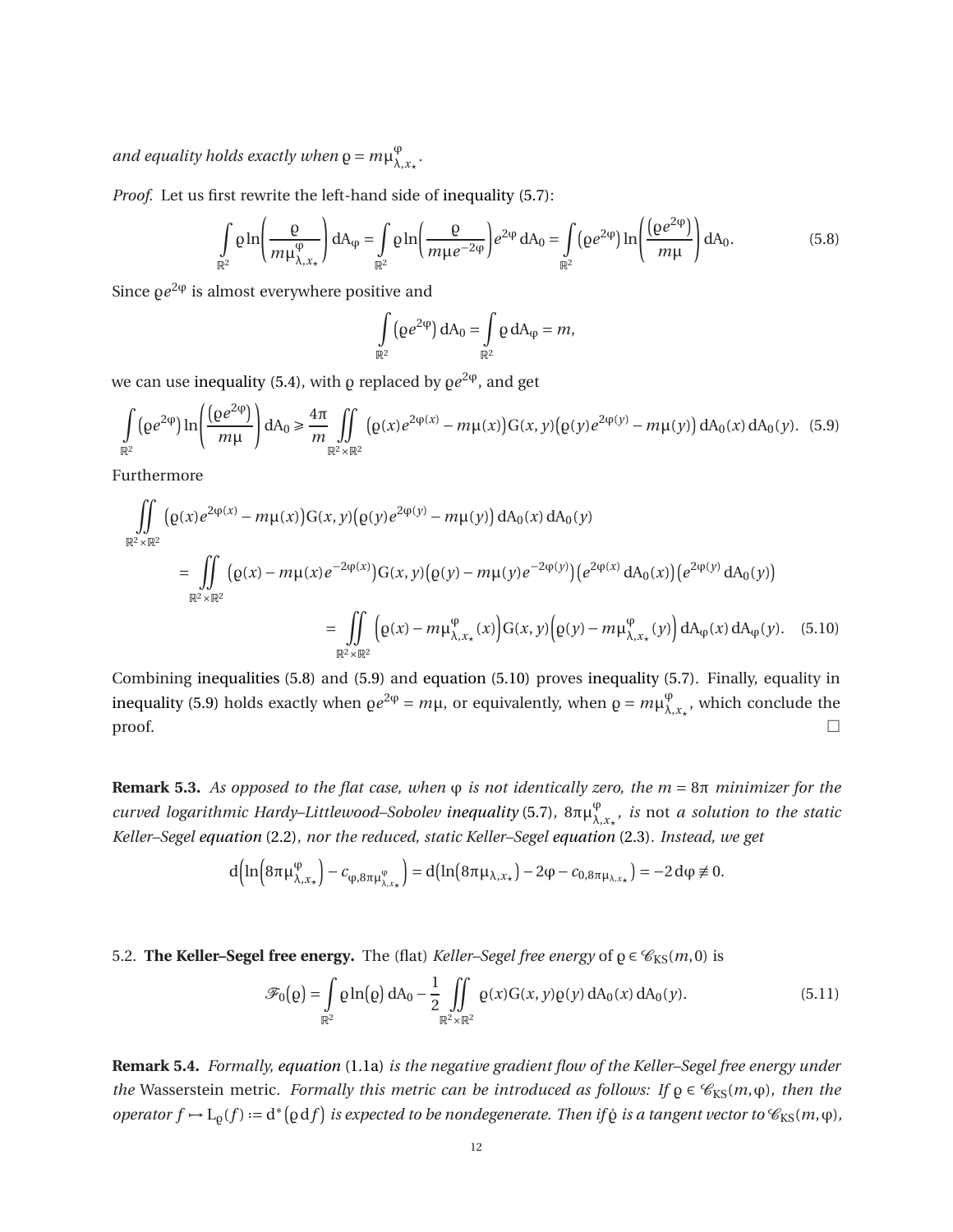*then its Wasserstein norm is given by*

$$
\|\dot{\varrho}\|^2_W:=\int\limits_{\mathbb{R}^2}\dot{\varrho}L_\varrho^{-1}\big(\dot{\varrho}\big)\,dA_0.
$$

*Then the Wasserstein norm is a Hilbert norm, thus can be used to define gradient flows.*

**Remark 5.5.** *The functional in* [\(5.11\)](#page-11-4) *is also the energy of self-gravitating Brownian dust; cf.* [\[4\]](#page-14-7)*.*

Let us generalize  $\mathscr{F}_0$  to  $(\mathbb{R}^2,g_\phi)$ : For any  $\varrho\in\mathscr{C}_{\mathrm{KS}}(m,\phi)$ , let the *curved Keller–Segel free energy* be

<span id="page-12-0"></span>
$$
\mathscr{F}_{\varphi}(\varrho) := \int_{\mathbb{R}^2} \varrho \ln(\varrho) \, dA_{\varphi} - \frac{1}{2} \iint_{\mathbb{R}^2 \times \mathbb{R}^2} \varrho(x) G(x, y) \varrho(y) \, dA_{\varphi}(x) \, dA_{\varphi}(y).
$$
\n(5.12)

<span id="page-12-1"></span>Now we are ready to prove our last main result.

**Theorem 5.6.** *The curved Keller–Segel free energy* [\(5.12\)](#page-12-0) *is bounded from below on*  $\mathcal{C}_{\text{KS}}(m, \varphi)$ *, exactly*  $when m = 8\pi.$ 

*Proof.* Let  $m, \lambda \in \mathbb{R}_+$ , and  $\mu_{\lambda,0}$  as in [equation \(5.1\)](#page-9-4) (with  $x_{\star} = 0$ ). Now [equations \(5.3a\)](#page-10-0) and [\(5.3c\)](#page-10-1) imply that

$$
\mathcal{F}_{\varphi}(m\mu_{\lambda,x_{\star}}e^{-2\varphi}) = \int_{\mathbb{R}^{2}} m\mu_{\lambda,x_{\star}}e^{-2\varphi}\ln(m\mu_{\lambda,x_{\star}}e^{-2\varphi}) dA_{\varphi}
$$
  
\n
$$
-\frac{1}{2}\int_{\mathbb{R}^{2}} \int_{\mathbb{R}^{2} \times \mathbb{R}^{2}} m\mu_{\lambda,x_{\star}}(x)e^{-2\varphi(x)}G(x,y)m\mu_{\lambda,x_{\star}}(y)e^{-2\varphi(y)} dA_{\varphi}(x) dA_{\varphi}(y)
$$
  
\n
$$
=\int_{\mathbb{R}^{2}} m\mu_{\lambda,x_{\star}}\ln(m\mu_{\lambda,x_{\star}}) dA_{0} - 2m\int_{\mathbb{R}^{2}} \mu_{\lambda,x_{\star}}\varphi dA_{0}
$$
  
\n
$$
-\frac{m^{2}}{2}\int_{\mathbb{R}^{2} \times \mathbb{R}^{2}} \mu_{\lambda,x_{\star}}(x)G(x,y)\mu_{\lambda,x_{\star}}(y) dA_{0}(x) dA_{0}(y)
$$
  
\n
$$
=\frac{m}{4\pi}(m-8\pi)\ln(\lambda) + m\ln(\frac{m}{\pi e}) - 2m\int_{\mathbb{R}^{2}} \mu_{\lambda,x_{\star}}\varphi dA_{0}.
$$

As  $λ → 0<sup>+</sup>$ , the last term goes to  $φ(x<sub>★</sub>)$ . Thus, when  $m > 8π$ , then

$$
\lim_{\lambda \to 0^+} \mathscr{F}_{\varphi}(m\mu_{\lambda,x*}e^{-2\varphi}) = -\infty.
$$

Similarly, as  $λ → ∞$ , the last term goes to zero. Thus, when  $m < 8π$ , then

$$
\lim_{\lambda \to \infty} \mathscr{F}_{\varphi}(m\mu_{\lambda,x_*}e^{-2\varphi}) = -\infty.
$$

This proves the claim for  $m \neq 8\pi$ .

When  $m = 8\pi$ , then for any  $\rho \in \mathcal{C}_{KS}(m, \varphi)$ , we have

$$
\mathcal{F}_{\phi}(\varrho) = \int_{\mathbb{R}^2} \varrho \ln(\varrho) dA_{\phi} - \frac{1}{2} \iint_{\mathbb{R}^2 \times \mathbb{R}^2} \varrho(x) G(x, y) \varrho(y) dA_{\phi}(x) dA_{\phi}(y)
$$

$$
= \int_{\mathbb{R}^2} \varrho \ln(\varrho) dA_{\phi} - \frac{4\pi}{m} \iint_{\mathbb{R}^2 \times \mathbb{R}^2} \varrho(x) G(x, y) \varrho(y) dA_{\phi}(x) dA_{\phi}(y)
$$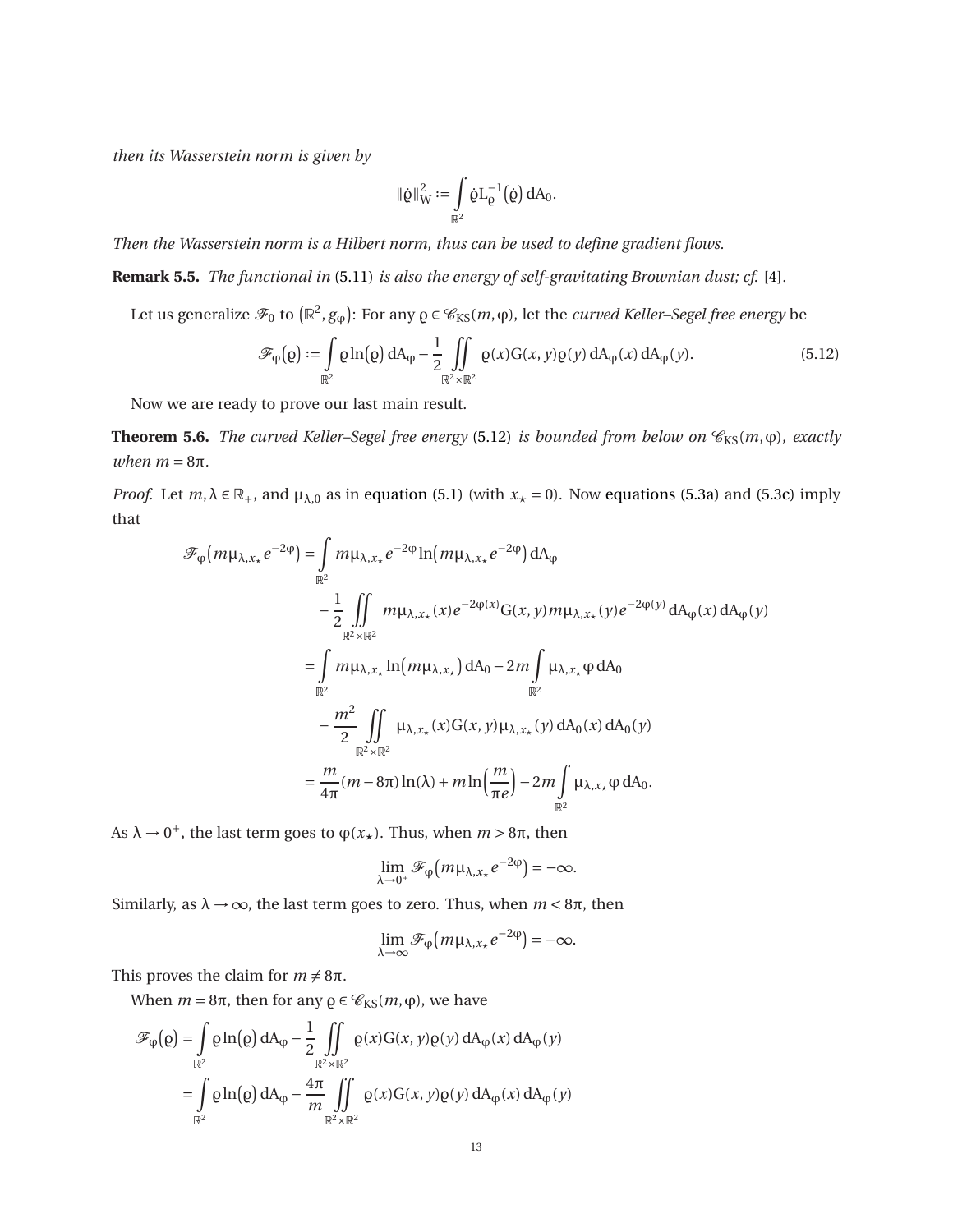$$
= \int_{\mathbb{R}^2} \rho \ln \left( \frac{\rho}{m \mu_{\lambda, x_{\star}}^{\phi}} \right) dA_{\phi} - \frac{4\pi}{m} \iint_{\mathbb{R}^2 \times \mathbb{R}^2} \left( \rho(x) - m \mu_{\lambda, x_{\star}}^{\phi}(x) \right) G(x, y) \left( \rho(y) - m \mu_{\lambda, x_{\star}}^{\phi}(y) \right) dA_{\phi}(x) dA_{\phi}(y)
$$
  
+  $m \ln(m) - 2 \int_{\mathbb{R}^2} \rho \phi dA_{\phi} + \int_{\mathbb{R}^2} \rho \ln(\mu_{\lambda, x_{\star}}) dA_{\phi} - 8\pi \iint_{\mathbb{R}^2 \times \mathbb{R}^2} \rho(x) G(x, y) \mu_{\lambda, x_{\star}}(y) dA_{\phi}(x) dA_{0}(y)$   
+  $4\pi m^2 \iint_{\mathbb{R}^2 \times \mathbb{R}^2} \mu_{\lambda, x_{\star}}(x) G(x, y) \mu_{\lambda, x_{\star}}(y) dA_{0}(x) dA_{0}(y)$   
=  $\int_{\mathbb{R}^2} \rho \ln \left( \frac{\rho}{m \mu_{\lambda, x_{\star}}^{\phi}} \right) dA_{\phi} - \frac{4\pi}{m} \iint_{\mathbb{R}^2 \times \mathbb{R}^2} \left( \rho(x) - m \mu_{\lambda, x_{\star}}^{\phi}(x) \right) G(x, y) \left( \rho(y) - m \mu_{\lambda, x_{\star}}^{\phi}(y) \right) dA_{\phi}(x) dA_{\phi}(y)$   
+  $m \ln(m) - 2 \int_{\mathbb{R}^2} \rho \phi dA_{\phi} + \int_{\mathbb{R}^2} \rho(x) \left( \ln(\mu_{\lambda, x_{\star}}(x)) - 8\pi \int_{\mathbb{R}^2} G(x, y) \mu_{\lambda, x_{\star}}(y) dA_{0}(y) \right) dA_{\phi}(x)$   
+  $4\pi m \iint_{\mathbb{R}^2} \iint_{\mathbb{R}^2} \mu_{\lambda, x_{\star}}(x) G(x, y) \mu_{\lambda, x_{\star}}(y) dA_{0}(x) dA_{0}(y).$ 

Now, using [inequality \(5.7\)](#page-10-6) and [equations \(5.2\),](#page-9-5) [\(5.3b\),](#page-10-7) and [\(5.3c\),](#page-10-1) and plugging back *m* = 8π, we get

$$
\inf\left(\left\{\mathcal{F}_{\phi}\big(\varrho\big) \big| \varrho \in \mathcal{C}_{\text{KS}}(m,\varphi)\right\}\right) = 8\pi \ln\left(\frac{8}{e}\right) - 16\pi \sup\left(\left\{\varphi(x) \big| x \in \mathbb{R}^2\right\}\right),\,
$$

which completes the proof.  $\Box$ 

**Remark 5.7.** *It is not entirely obvious if the relevant generalization of Keller–Segel free energy* [\(5.11\)](#page-11-4) *is the functional,*  $\mathcal{F}_{\varphi}$ *, in [equation](#page-12-0)* (5.12). There is an generalization that is minimally coupled to the metric: Let  $\kappa_\phi := \Delta_\phi \phi$  *be the Gauss curvature of*  $g_\phi$  *and*  $q \in \mathbb{R}$  *be a coupling constant. Then let us define* 

$$
\mathscr{F}_{\varphi,q}(\varrho) := \int_{\mathbb{R}^2} \varrho \ln(\varrho) dA_{\varphi} - \frac{1}{2} \iint_{\mathbb{R}^2 \times \mathbb{R}^2} \varrho(x) G(x, y) \varrho(y) dA_{\varphi}(x) dA_{\varphi}(y) \n+ q \iint_{\mathbb{R}^2 \times \mathbb{R}^2} \kappa_{\varphi}(x) G(x, y) \varrho(y) dA_{\varphi}(x) dA_{\varphi}(y).
$$

*When m*  $\neq$  8π, the proof of *[Theorem 5.6](#page-12-1) can still be used the prove the unboundedness of*  $\mathcal{F}_{\varphi,q}$ *, and when m* = 8π*, we get*

$$
\mathcal{F}_{\varphi,q}(\varrho) \ge \int_{\mathbb{R}^2} \varrho \ln \left( \frac{\varrho}{m \mu_{\lambda,x_{\star}}^{\varphi}} \right) dA_{\varphi} - \frac{4\pi}{m} \iint_{\mathbb{R}^2 \times \mathbb{R}^2} \left( \varrho(x) - m \mu_{\lambda,x_{\star}}^{\varphi}(x) \right) G(x,y) \left( \varrho(y) - m \mu_{\lambda,x_{\star}}^{\varphi}(y) \right) dA_{\varphi}(x) dA_{\varphi}(y)
$$
  
+  $(q-2) \int_{\mathbb{R}^2} \varrho \varphi dA_{\varphi} dA_{\varphi} + 8\pi \ln \left( \frac{8}{e} \right).$ 

*In particular, when q* = 2*, then*  $\varrho = 8\pi\mu_{\lambda}^{\varphi}$  $^{\varphi}_{\lambda, x_{\star}}$  *is an absolute minimizer of*  $\mathscr{F}_{\varphi, q}$  *.* 

#### **REFERENCES**

<span id="page-13-0"></span><sup>[1]</sup> William Beckner, *Sharp Sobolev inequalities on the sphere and the Moser–Trudinger inequality*, Ann. of Math. (2) **138** (1993), no. 1, 213–242. MR1230930 ↑11